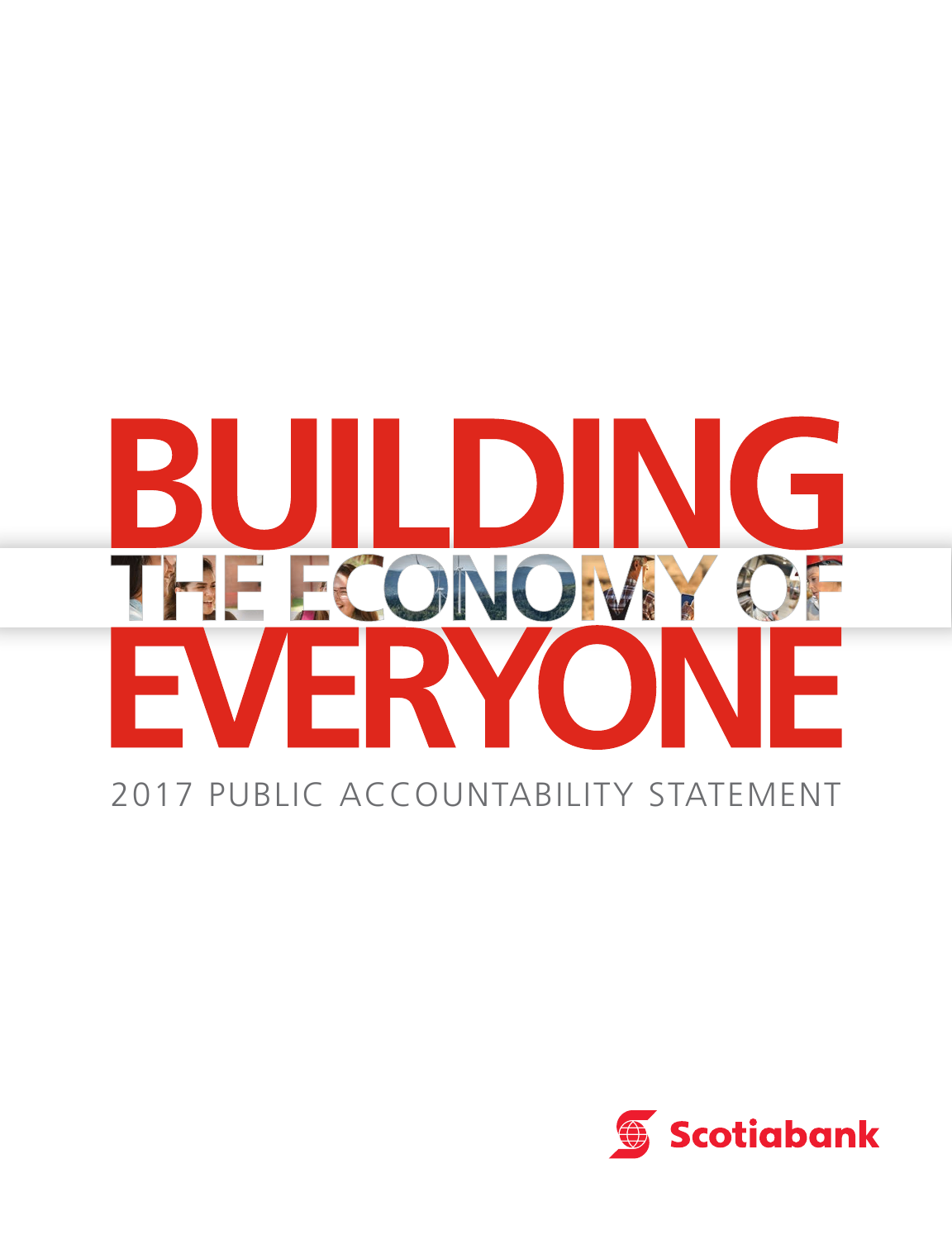<span id="page-1-0"></span>ABOUT THIS **ABOUT THIS**  REPORT **REPORT**

**[CORPORATE](#page-2-0)**  CORPORATE **[DONATIONS &](#page-2-0)**  DONATIONS & **[PHILANTHROPIC](#page-2-0)**  PHILANTHROPIC

SMALL BUSINESS BANKING ACCESS TO FINANCIAL SERVICES

NUMBER OF EMPLOYEES IN CANADA

DEBT FINANCING

TAXES BRANCHES OPENINGS, CLOSINGS & **RELOCATIONS** ACTIVITY[SMALL BUSINESS BANKING](#page-6-0)[ACCESS TO FINANCIAL SERVICES](#page-8-0)[NUMBER OF EMPLOYEES IN CANADA](#page-13-0)[DEBT FINANCING](#page-14-0)[TAXES](#page-17-0)[BRANCHES OPENINGS, CLOSINGS & RELOCATIONS](#page-18-0)

## **ABOUT THIS REPORT**

**[ACTIVITY](#page-2-0)**

## **SCOPE OF REPORTING**

Scope of Reporting This Public Accountability Statement includes information from November 1, 2016 to October 31, 2017, for the following affiliates of Scotiabank in Canada: Scotia Capital Inc., National Trust Company, Scotia Mortgage Corporation, Scotia General Insurance Company, ADS Canadian Bank, Montreal Trust Company of Canada, Scotia Life Insurance Company, The Bank of Nova Scotia Trust Company, Scotia Dealer Advantage Inc., and Roynat Inc. These affiliates are finance entities or financial institution subsidiaries of Scotiabank operating in Canada that have less than \$1 billion in equity with the exception of Scotia Capital, which has equity in excess of \$1 billion.

## **ABOUT SCOTIABANK**

Scotiabank is Canada's international bank and a leading financial services provider in North America, Latin America, the Caribbean and Central America, and Asia-Pacific. We are dedicated to helping our 24 million customers become better off through a broad range of advice, products and services, including personal and commercial banking, wealth management and private banking, corporate and investment banking, and capital markets. With a team of more than 88,000 employees and assets of over \$915 billion (as at October 31, 2017), Scotiabank trades on the Toronto (TSX: BNS) and New York Exchanges (NYSE: BNS).

For more information about Scotiabank or to download a copy of the Bank's Annual Report or Corporate Social Responsibility report, visit **[scotiabank.com](https://scotiabank.com)**

### **CONTENTS**

- 2 About this Report
- **3** [Corporate Donations and Philanthropic Activity](#page-2-0)
- 7 [Small Business Banking](#page-6-0)
- **9** [Access to Financial Services](#page-8-0)
- 14 [Number of Employees in Canada](#page-13-0)
- 15 [Debt Financing](#page-14-0)
- 18 [Taxes](#page-17-0)
- 19 [Branches Openings, Closings and Relocations](#page-18-0)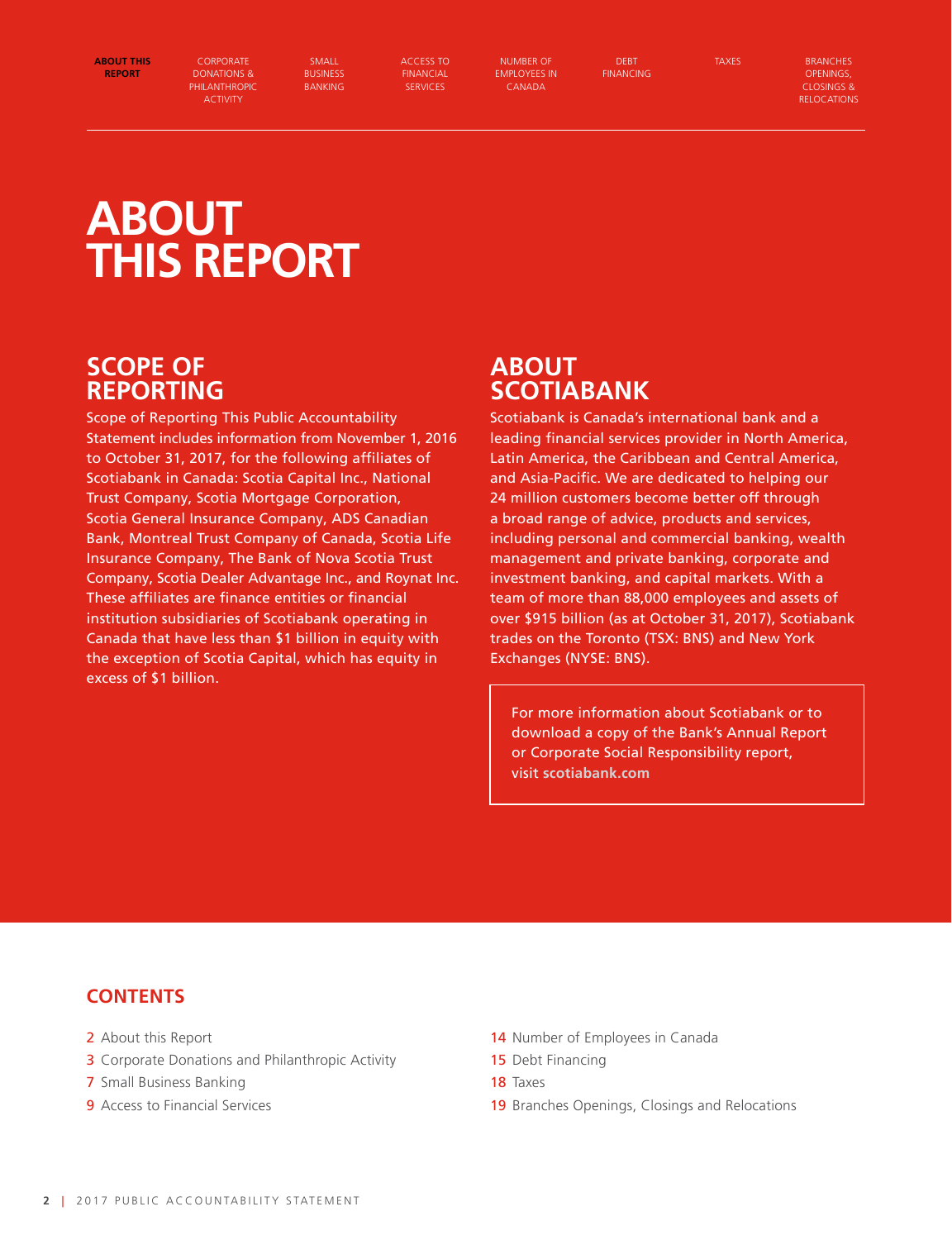<span id="page-2-0"></span>**CORPORATE DONATIONS & PHILANTHROPIC ACTIVITY**

[SMALL](#page-6-0)  [BUSINESS](#page-6-0)  [BANKING](#page-6-0) [ACCESS TO](#page-8-0)  [FINANCIAL](#page-8-0)  [SERVICES](#page-8-0)

[NUMBER OF](#page-13-0)  [EMPLOYEES IN](#page-13-0)  [CANADA](#page-13-0)

[DEBT](#page-14-0)  [FINANCING](#page-14-0)

[TAXES](#page-17-0) RRANCHES [OPENINGS,](#page-18-0)  [CLOSINGS &](#page-18-0)  [RELOCATIONS](#page-18-0)

## **CORPORATE DONATIONS AND PHILANTHROPIC ACTIVITY**

At Scotiabank, we continually strive to help create a better life for the people in the communities we serve. Supporting Young People in the Community is our primary philanthropic goal. We aim to support organizations that are committed to helping young people in the community reach their infinite potential, particularly in the areas of health, well-being and education. This clear direction helps us in making decisions on where we spend our dollars, invest our time in our communities and promote our brand. We believe that investing in young people is the path to achieving long-term security, stability and prosperity for both our communities and our business.

## **COMMUNITY INVESTMENT**

In fiscal 2017, Scotiabank contributed approximately \$80 million in donations, sponsorships and other forms of assistance globally. In addition, Scotiabank employees give support to local causes. Our employees dedicated more than 403,500 hours of volunteering and fundraising time in support of local community organizations this year.



Breakdown of philanthropic funding: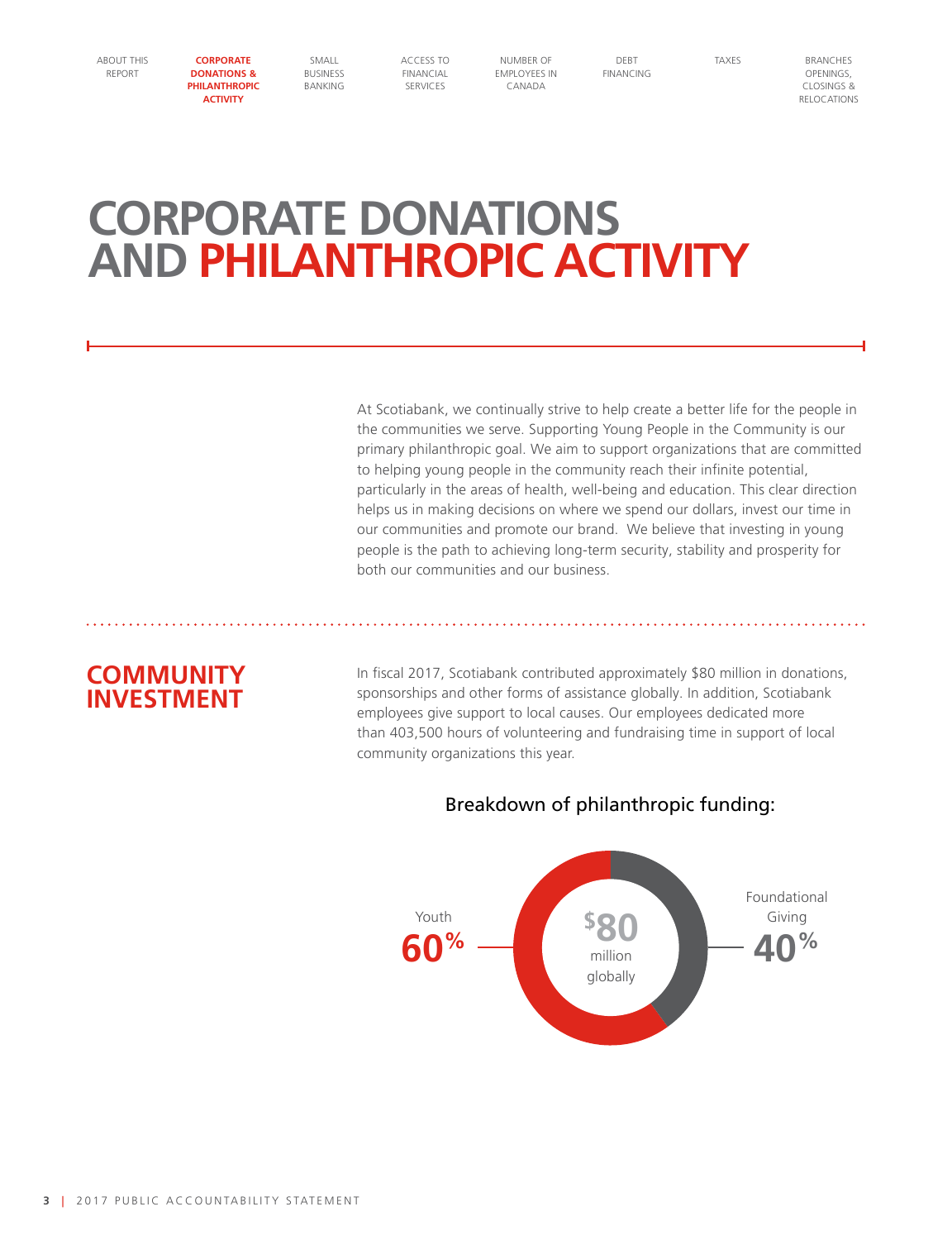**CORPORATE DONATIONS & PHILANTHROPIC** 

**ACTIVITY**

[SMALL](#page-6-0)  [BUSINESS](#page-6-0)  [BANKING](#page-6-0) [ACCESS TO](#page-8-0)  [FINANCIAL](#page-8-0)  [SERVICES](#page-8-0)

[NUMBER OF](#page-13-0)  [EMPLOYEES IN](#page-13-0)  [CANADA](#page-13-0)

[DEBT](#page-14-0)  [FINANCING](#page-14-0) [TAXES](#page-17-0) BRANCHES **OPENINGS** [CLOSINGS &](#page-18-0)  [RELOCATIONS](#page-18-0)

## **EMPLOYEE VOLUNTEER PROGRAMS**

### The Bank supports employee efforts through two formal global employee community programs:

Scotiabank Employee Volunteer Program (SEVP) is an employee engagement program that is designed to drive a social impact in the community and support causes that are important to our employees and their community. The program is designed for individual employees or retirees who have actively volunteered for at least 50 hours a year with a qualifying community-based organization to apply for a donation to that organization of up to \$1,000.

Here are two examples of employees who took part in this program in 2017:

- Karla Burgos is an employee with Scotia Wealth Management in Montreal. Karla, along with other members of her team, volunteered over 50 hours to support a community organization called Share the Warmth. Share the Warmth is an organization that develops programming designed to foster the overall development and success of youth, increases access to food security and health for all and offers work training programs. In 2017, she volunteered to support various events such as "Share the Puck" and "Table of Hope" raising funds to support the School Food Program that provides food to 20 schools in the Montreal area reaching an average of 1,700 students in need each week.
- Jenna Laurie is a Customer Service Representative in LaSalle, Quebec. She is actively involved with an organization called Dans la Rue that provides support to homeless youth between the ages of 12-25 years across the greater Montreal area. Throughout the week, Jenna volunteers in "The Van" an RV that offers a safe, warm break from the streets for homeless and at-risk youth across the great Montreal area. By offering on the site support, meals and warm clothing this service is an important first step to empower youth to break the cycle of homelessness and to help them find their paths into healthier lifestyles.

#### Scotiabank Team Community Program (STCP) is an

employee engagement program that encourages employees to work together to raise funds in the community for a cause that is important to them and their community. This program is designed to drive a social impact by raising funds for a deserving charity while providing employee engagement and the opportunity to build relationships within the communities where we live and work. The bank matches up to \$5,000 raised by teams of five or more employees, or \$15,000 raised by teams of 30 or more employees.

### In 2017, Scotiabank donated \$11,500,000 through SEVP and STCP programs.

Here are two examples of employee teams that took advantage of the STCP program in 2017:

- Employees in Dartmouth, Nova Scotia participated in a charitable fundraiser for the Dartmouth Child Development Centre, a non-profit early learning and child care centre. Through hosting a Spring Craft Fair Market the employees were able to raise \$2,847 which was matched by Scotiabank. The funds will be used by the centre to assist with a much needed renovation to their gym and to purchase developmental learning toys for the classroom.
- Employees in Santo Domingo, Dominican Republic have held a charitable fundraiser called "Big Laughs for Education" event since 2011 to raise funds in support of the Albergue Santa Rosa de Lima school. In 2017, the team raised over \$6,800 USD that was used for school supplies for the more than 400 children who attend and to help invest in the infrastructure of the school.

In 2017, Scotiabank donated \$11,500,000 through SEVP and STCP programs.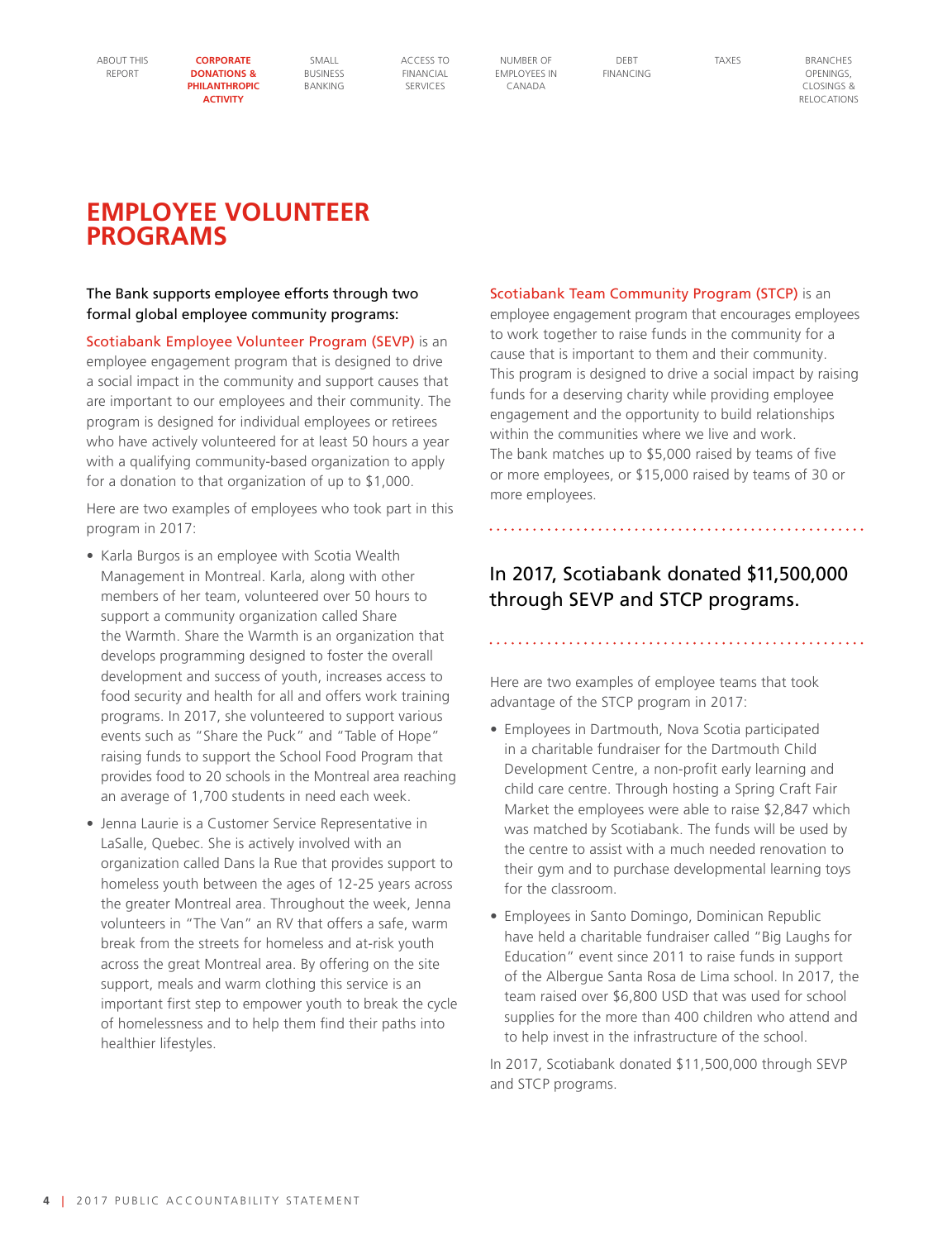| SMALL          | ACCESS TO       | NUMBER OF        | DEB <sub>1</sub>    | <b>TAXES</b>     | <b>BRANCHES</b>    |
|----------------|-----------------|------------------|---------------------|------------------|--------------------|
|                |                 |                  |                     |                  | OPENINGS.          |
| <b>BANKING</b> | <b>SERVICES</b> | <b>ANADA</b>     |                     |                  | CLOSINGS &         |
|                |                 |                  |                     |                  | <b>RELOCATIONS</b> |
|                |                 |                  |                     |                  |                    |
|                | <b>BUSINESS</b> | <b>FINANCIAL</b> | <b>EMPLOYEES IN</b> | <b>FINANCING</b> |                    |

## **INVESTING IN YOUNG PEOPLE**

Young people are our future leaders and Scotiabank's goal is to help provide them with the necessary skills and resources they need for success. Below are examples of philanthropic support provided by Scotiabank.



### Health and Well-being

### Live Healthy

Nutrition, safety, and active living help young people lead healthy lives. We support organizations that help young people take care of their basic needs. We also invest in programs that encourage youth to participate in sports and lead active lifestyles.

- In 2017, through our support of community hockey, we have helped give over one million kids and counting, the chance to play Canada's favorite game. Scotiabank supports hockey at all levels in Canada – from grassroots hockey through to the NHL.
- In partnership with Project North, a not-for-profit organization dedicated to enhancing the lives of children in Canada's North, Scotiabank, Canadian Tire Jumpstart Charities and the NHL® donated 150 full sets of new hockey equipment to the communities of Kugaaruk, Taloyoak, Gjoa Haven, Cape Dorset, Hall Beach and Qikiqtarjuaq. Scotiabank also partnered with the The Rumie Initiative, a non-profit organization that provides free education to underserved communities with limited internet access, to deliver 150 educational tablets to these communities.

### Stay Healthy

We want to help young people remain healthy all their lives. We proudly invest in organizations that provide access to medical care and healthcare support.

- Scotiabank supports organizations that provide young people with direct access to medical care. In 2017, Scotiabank donated \$1 million to Children's Health Foundation and London Health Sciences Foundation. This funds The Scotiabank Family Assistance Program, which supports women, children and their families experiencing financial hardship during treatment. The program is designed to help ensure patients and their families can access the specialized care they need without a financial burden.
- In November 2016, Scotiabank donated \$1 million to Sinai Health System's Lunenfeld-Tanenbaum Research Institute, one of the top biomedical research institutes in North America, to support discovery of the determinants of health for infants and children. The gift will support the research to better understand both the genetic and environmental factors that shape the health of infants and children from the time of conception.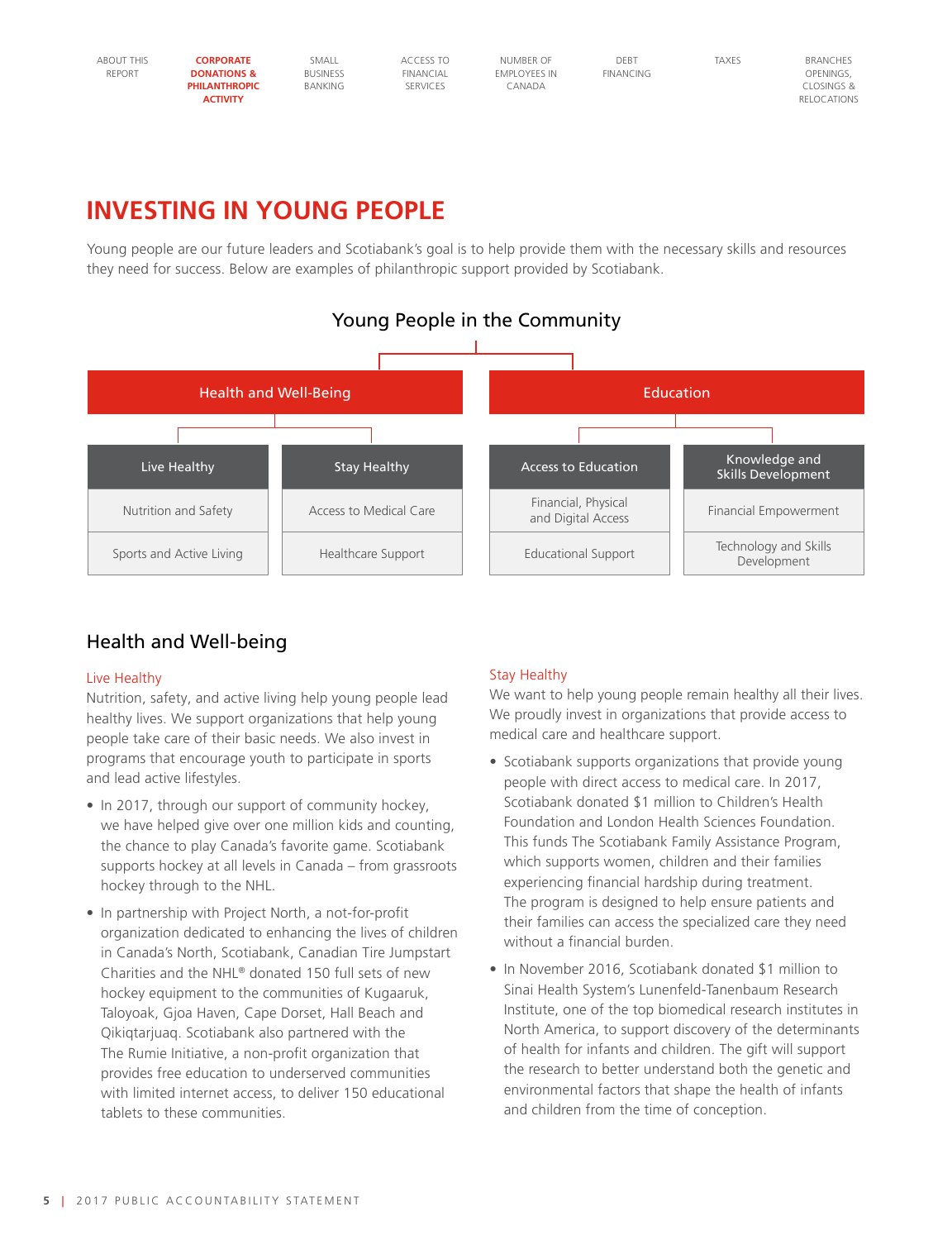**CORPORATE DONATIONS & PHILANTHROPIC ACTIVITY**

[SMALL](#page-6-0)  [BUSINESS](#page-6-0)  [BANKING](#page-6-0) [ACCESS TO](#page-8-0)  [FINANCIAL](#page-8-0)  [SERVICES](#page-8-0)

[NUMBER OF](#page-13-0)  [EMPLOYEES IN](#page-13-0)  [CANADA](#page-13-0)

[DEBT](#page-14-0)  [FINANCING](#page-14-0) [TAXES](#page-17-0) BRANCHES **OPENINGS** [CLOSINGS &](#page-18-0)  [RELOCATIONS](#page-18-0)

### Education

### Access to Education

At Scotiabank, we believe that young people can reach their full potential if they have proper and equal access to education. We support programs that invest in financial, physical and digital access to education.

• In 2017, Scotiabank engaged more than 50 different academic institutions and invested more than \$4 million in academic partnerships of which \$1.44 million was spent on digitally focused partnerships across Canada.

We also support programs that help young people increase their financial knowledge, improve their employability or develop technology and skills they need to succeed.

• In June 2017, Scotiabank donated \$375,000 over five years to the Southern Alberta Institute of Technology to support two programs focused on Fintech and System Security. Specifically, funds donated by Scotiabank will support their Information Systems Security Program and develop a new dedicated system security capstone lab creating an environment where students work with industry partners to solve problems of productivity and process. Scotiabank will also support the Financial Services Mentorship Program, an innovative industry mentorship program to allow for further leadership training and growth opportunities between industry partners and financial services students.

• Scotiabank continued to support Junior Achievement and their financial literacy program. In 2017 nearly 100 Scotiabankers delivered the Dollars with Sense program to over 1,900 students in Canada.

### Knowledge & Skills Development

Scotiabank also aims to invest in technology and skills development to help young people reach their infinite potential.

- In March 2017, Scotiabank launched a technology-focused academic partnership with the University of British Columbia donating \$2 million to assist in accelerating cybersecurity and financial risk research in Canada and beyond. The Scotiabank Cybersecurity and Risk Analytics Initiative will support research and educational initiatives, including internships, speaker series, engagement activities like "hackathons," and other collaborative events to advance our understanding of the impacts of cyberattacks and refine risk management tools.
- Scotiabank partnered with Ladies Learning Code to help bring digital literacy to more Canadian youth. Scotiabank's sponsorship supported the organization's Girls Learning Code programing as well as workshops held on national Girls Learning Code Day. The organization's programs are designed to help girls see technology differently, as a medium for self-expression, and as a means for changing the world.

## **FOUNDATIONAL SUPPORT**

Scotiabank continues to support foundational causes such as general health, social services, and the environment.

• In July 2017, Scotiabank, in partnership with the Canadian Photography Institute of the National Gallery of Canada launched the New Generation Photography Award. The prize, designed to support the careers of young artists and to help them reach their infinite potential, will recognize three Canadians age 30 and under, working in lens-based art. Scotiabank believes the arts inspire all Canadians to pursue their passions, providing new perspectives and experiences that enrich our lives. That is why we support the Arts in

Canadian communities. The New Generation Photography Award is amongst the many ways that Scotiabank acknowledges the importance of photography in Canada.

• In 2017 alone, Scotiabank and the Scotiabank Charity Challenge has raised over \$8 million for 560 community charities across the country through our six sponsored marathons. Over 103,000 people participated in the various race distances, with thousands of friends and family attending to cheer them on. Since the Scotiabank Charity Challenge began in 2003, we have raised over \$62 million for local charities across Canada.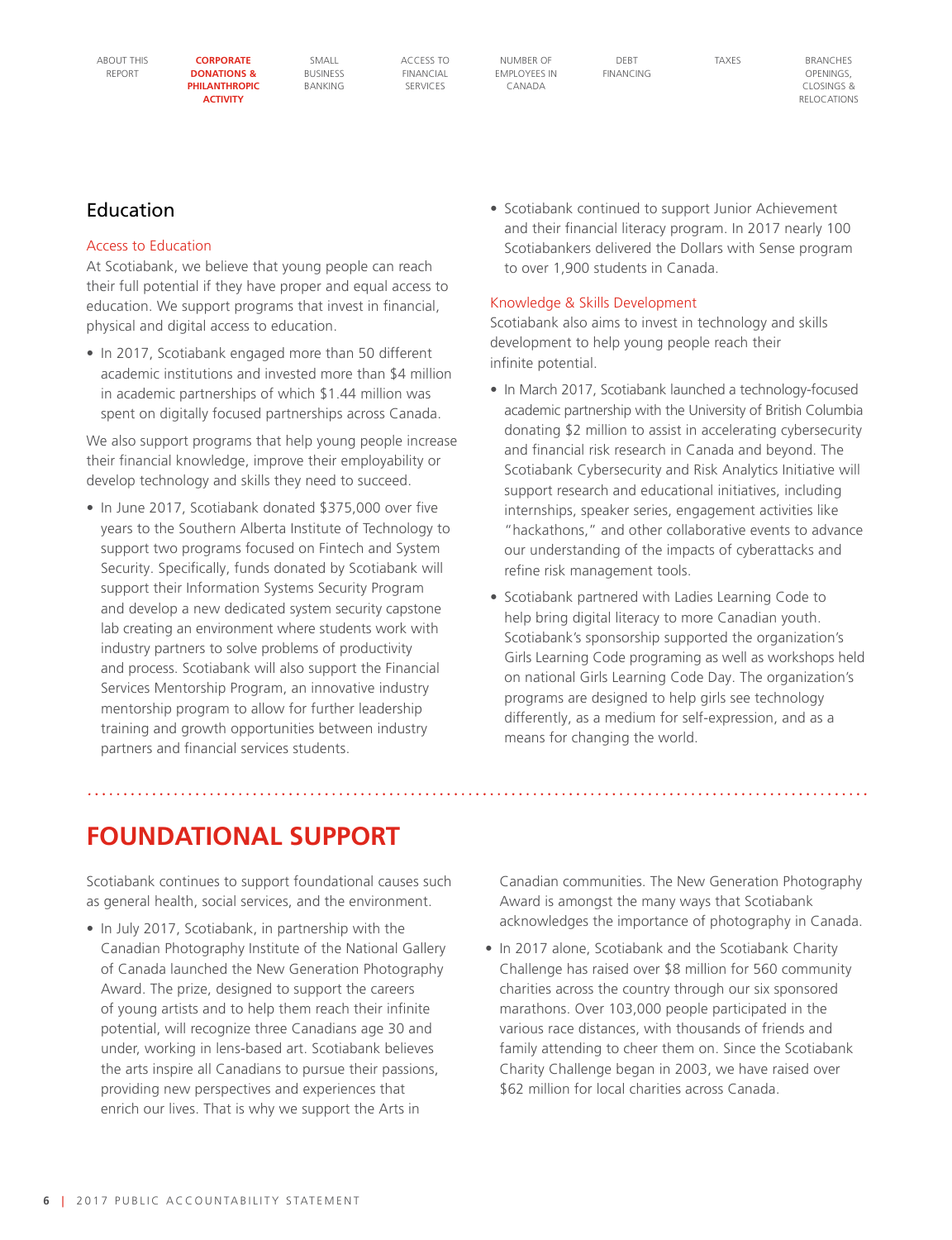<span id="page-6-0"></span>[CORPORATE](#page-2-0)  [DONATIONS &](#page-2-0)  [PHILANTHROPIC](#page-2-0)  [ACTIVITY](#page-2-0)

[ACCESS TO](#page-8-0)  [FINANCIAL](#page-8-0)  [SERVICES](#page-8-0)

**SMALL BUSINESS BANKING**

[NUMBER OF](#page-13-0)  [EMPLOYEES IN](#page-13-0)  [CANADA](#page-13-0)

[DEBT](#page-14-0)  [FINANCING](#page-14-0) [TAXES](#page-17-0) RRANCHES **OPENINGS** [CLOSINGS &](#page-18-0)  [RELOCATIONS](#page-18-0)

## **SMALL BUSINESS BANKING**

Small businesses are the backbone of Canada's economy, contributing, on average, 30% of GDP and employing some 11.6 million people according to the Government of Canada. Scotiabank supports small businesses in Canada with over 1600 branch-based Small Business bankers delivering practical tools, resources and banking services to help small businesses grow and succeed.

## **DIGITIZING THE CUSTOMER EXPERIENCE**

We are committed to enabling small businesses to succeed with faster, smarter financial services. For example, Scotiabank's new digital lending platform is helping more small business customers in Canada to save time and better manage their finances by gaining access to financial services more rapidly.

We have become Canada's first major bank to enable small businesses to open an account online in as few as 15 minutes.

By digitizing the way we open accounts and approve loan both in branch and online, Small Business customers now have the option to bank where and when they want. To date, over 20,000 Small Businesses have taken advantage of these new streamlined digital experiences. We have become Canada's first major bank to enable small businesses to open an account in as few as 15 minutes. Many of our customers have taken advantage of our new digital lending and account opening capabilities for small businesses, gaining real-time access to the products and services they need to run their day-to-day business. We plan to continue to expand our digital capabilities for Small Business Banking in 2018 and provide customers with advice and solutions to help them run their business.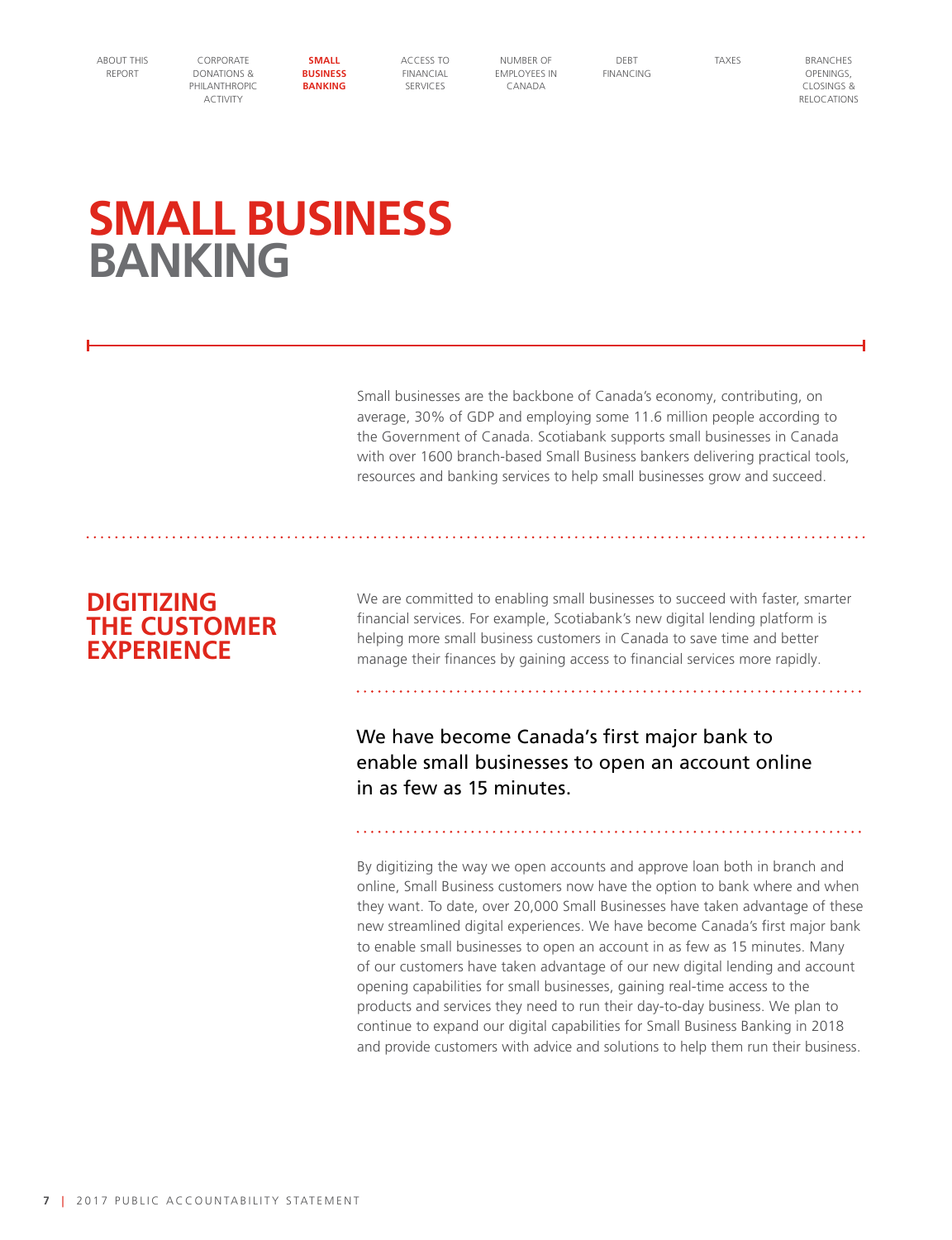[CORPORATE](#page-2-0)  [DONATIONS &](#page-2-0)  [PHILANTHROPIC](#page-2-0)  [ACTIVITY](#page-2-0)

[ACCESS TO](#page-8-0)  [FINANCIAL](#page-8-0)  [SERVICES](#page-8-0)

**SMALL BUSINESS BANKING**

[NUMBER OF](#page-13-0)  [EMPLOYEES IN](#page-13-0)  [CANADA](#page-13-0)

[DEBT](#page-14-0)  [FINANCING](#page-14-0) [TAXES](#page-17-0) RRANCHES **OPENINGS** [CLOSINGS &](#page-18-0)  [RELOCATIONS](#page-18-0)

## **GROWING NETWORK OF SPECIALISTS**

In 2017, we further expanded our support of independent professionals, agricultural enterprises and franchises by growing our network of specialists offering practical advice and guidance. We also stepped up our support of start-ups by collaborating with organizations including the Canadian Federation of Independent Business (CFIB) and Start Up Canada.

### CFIB Internship Program

Thanks to our support, CFIB was able to offer six Public Policy and Entrepreneurship internship opportunities across Canada in the summer of 2017 to support small businesses. There were 1600+ applicants to the internship program from students nationwide highlighting the demand for these types of opportunities.

Interns gain experience through the program on public policy/issues that work against entrepreneurs/small businesses. Interns are given the opportunity to publish a report which drastically assists in their pursuit of a career post-graduation. The various published reports completed by the interns are used by CFIB in their lobbying efforts with municipal, provincial and federal levels of government to improve small business across Canada.

Our support of CFIB is part of our commitment to enhancing the Small Business landscape in Canada.

### Scotiabank Small Business Bankers

(as of 31 Oct 2017)

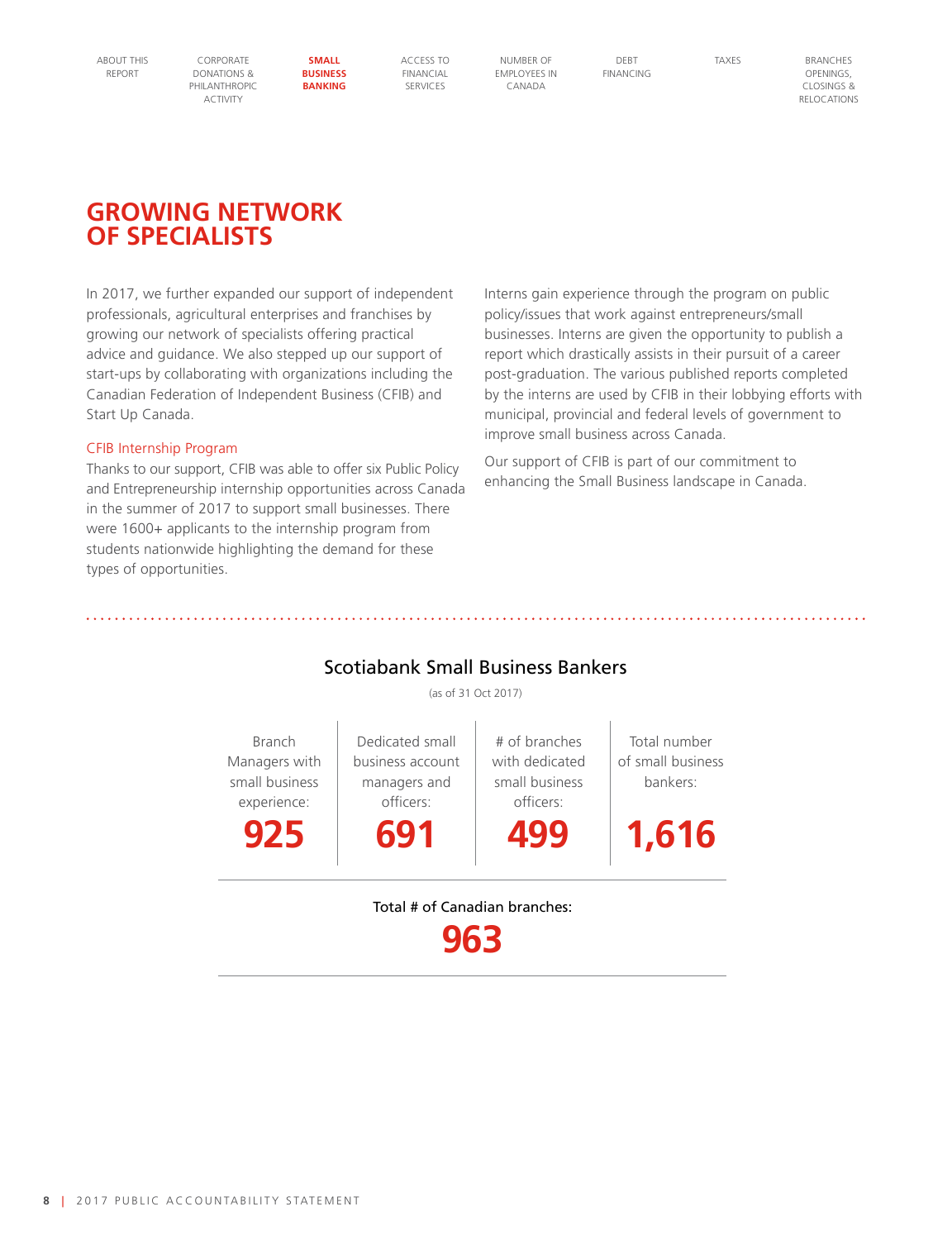[CORPORATE](#page-2-0)  [DONATIONS &](#page-2-0)  [PHILANTHROPIC](#page-2-0)  [ACTIVITY](#page-2-0)

[SMALL](#page-6-0)  [BUSINESS](#page-6-0)  [BANKING](#page-6-0) **ACCESS TO FINANCIAL SERVICES**

[NUMBER OF](#page-13-0)  [EMPLOYEES IN](#page-13-0)  [CANADA](#page-13-0)

[DEBT](#page-14-0)  [FINANCING](#page-14-0)

[TAXES](#page-17-0) BRANCHES [OPENINGS,](#page-18-0)  [CLOSINGS &](#page-18-0)  [RELOCATIONS](#page-18-0)

## <span id="page-8-0"></span>**ACCESS TO FINANCIAL SERVICES**

Scotiabank is committed to providing access to basic banking, including a basic transactional account at a minimal cost. In addition, Scotiabank enhances access to finance by removing social and physical barriers and offering specialized programs for vulnerable customer segments.

| Customer   | <b>Basic</b>                                                                                                                                                                                                                                                                                                                                                                                                                                                                                                                                                                                                                                                                             | Savings, Investment,                                                                                                                                                                                                                                                                                                                                                                                                                                                                                                                                                                                                                                                                                                                                                                                                                                                                                                                                                                                                                                  |
|------------|------------------------------------------------------------------------------------------------------------------------------------------------------------------------------------------------------------------------------------------------------------------------------------------------------------------------------------------------------------------------------------------------------------------------------------------------------------------------------------------------------------------------------------------------------------------------------------------------------------------------------------------------------------------------------------------|-------------------------------------------------------------------------------------------------------------------------------------------------------------------------------------------------------------------------------------------------------------------------------------------------------------------------------------------------------------------------------------------------------------------------------------------------------------------------------------------------------------------------------------------------------------------------------------------------------------------------------------------------------------------------------------------------------------------------------------------------------------------------------------------------------------------------------------------------------------------------------------------------------------------------------------------------------------------------------------------------------------------------------------------------------|
| Segment    | <b>Banking</b>                                                                                                                                                                                                                                                                                                                                                                                                                                                                                                                                                                                                                                                                           | and Credit Products                                                                                                                                                                                                                                                                                                                                                                                                                                                                                                                                                                                                                                                                                                                                                                                                                                                                                                                                                                                                                                   |
| <b>ALL</b> | Scotiabank Prepaid Reloadable<br>Visa* cards are alternative payment<br>cards that are loaded and reloaded<br>with the customer's own funds<br>and can be used anywhere Visa is<br>accepted. These cards provide a<br>credit free way to pay for<br>purchases worldwide and online<br>without pre-approved credit.<br>The ScotiaCard® with Visa* Debit<br>allows customers to pay with their<br>debit card online and internationally<br>wherever VISA is accepted.<br>ScotiaCard® with Visa* Debit is a<br>debit card not a credit card. Any<br>purchases or transactions customer<br>make with a ScotiaCard® with<br>Visa* debit, are debited directly<br>from their chequing account. | Bank the Rest™ Savings Program (Canada) helps<br>customers improve their savings habits while making<br>every day debit purchases.<br>The Scotiabank Momentum <sup>PLUS</sup> Savings Account allows<br>customers the choice to save for a 90, 180, 270<br>and/or 360 day Premium Period. A longer Premium<br>Period earns a higher Premium Interest Rate, if no<br>withdrawals are made <sup>2</sup> . There are no monthly fees or<br>minimum balance requirements so customers can start<br>earning interest from the first dollar saved.<br>The Scotiabank Savings Accelerator Account offers<br>customers a registered and non-registered option and<br>a high interest rate on their entire balance at it grows.<br>Scotiabank Canada offers a variety of credit products<br>from No-Fee to Low-Rate to Rewards (Cashback,<br>Points) to meet customer needs.<br>Scotiabank Canada continues to increase customer<br>knowledge of government sponsored Registered<br>Disability Savings Plans through an on-going public<br>awareness campaign. |

- 1 Extra interest (Momentum Savings Premium) is paid at the end of each 90-day period during which (i) the customer does not initiate or permit any debit transaction, and (ii) the daily balance does not fall below the minimum balance required (currently \$5000).
- 2 For each Premium Period, Premium Interest is calculated daily by applying the Premium Interest Rate to each deposit, including any accumulated Regular Interest, until the end of the Premium Period. Premium Interest is paid at the end of each Premium Period, so long as NO DEBIT TRANSACTION HAS OCCURRED within that Premium Period. When a debit transaction occurs, no Premium Interest is payable for that Premium Period and a new Premium Period of the same length will commence the same day. Refer to Current Rates on www.scotiabank.com for current MomentumPLUS Savings Premium Rates, which are subject to change.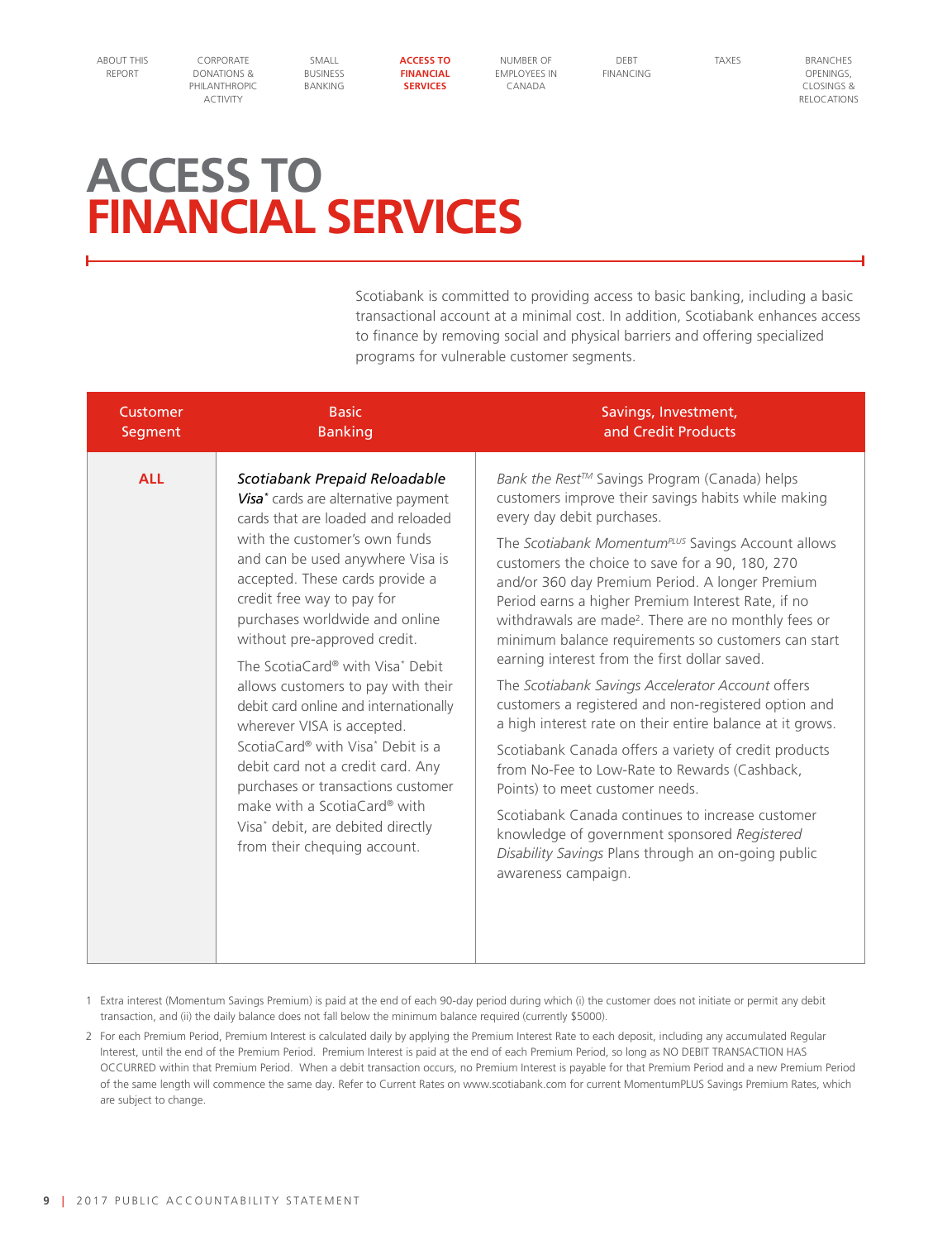[CORPORATE](#page-2-0)  [DONATIONS &](#page-2-0)  [PHILANTHROPIC](#page-2-0)  [ACTIVITY](#page-2-0)

[SMALL](#page-6-0)  [BUSINESS](#page-6-0)  [BANKING](#page-6-0) **ACCESS TO FINANCIAL SERVICES**

[NUMBER OF](#page-13-0)  [EMPLOYEES IN](#page-13-0)  [CANADA](#page-13-0)

[DEBT](#page-14-0)  [FINANCING](#page-14-0)

[TAXES](#page-17-0) BRANCHES [OPENINGS,](#page-18-0)  [CLOSINGS &](#page-18-0)  [RELOCATIONS](#page-18-0)

| Customer              | <b>Basic</b>                                                                                                                                                                                                                                                                                                                                                                                                                                | Savings, Investment,                                                                                                                                                                                                                                                                                                                                                                                                                                                                                                                                                                                                                                                                                                                                                                                                                                                                                                                                                                                                                                                                                                                                                                                                                                                                                                                                                                                                                                                                                                                                                                                                                                                                                                                                                                                                                         |
|-----------------------|---------------------------------------------------------------------------------------------------------------------------------------------------------------------------------------------------------------------------------------------------------------------------------------------------------------------------------------------------------------------------------------------------------------------------------------------|----------------------------------------------------------------------------------------------------------------------------------------------------------------------------------------------------------------------------------------------------------------------------------------------------------------------------------------------------------------------------------------------------------------------------------------------------------------------------------------------------------------------------------------------------------------------------------------------------------------------------------------------------------------------------------------------------------------------------------------------------------------------------------------------------------------------------------------------------------------------------------------------------------------------------------------------------------------------------------------------------------------------------------------------------------------------------------------------------------------------------------------------------------------------------------------------------------------------------------------------------------------------------------------------------------------------------------------------------------------------------------------------------------------------------------------------------------------------------------------------------------------------------------------------------------------------------------------------------------------------------------------------------------------------------------------------------------------------------------------------------------------------------------------------------------------------------------------------|
| Segment               | <b>Banking</b>                                                                                                                                                                                                                                                                                                                                                                                                                              | and Credit Products                                                                                                                                                                                                                                                                                                                                                                                                                                                                                                                                                                                                                                                                                                                                                                                                                                                                                                                                                                                                                                                                                                                                                                                                                                                                                                                                                                                                                                                                                                                                                                                                                                                                                                                                                                                                                          |
| NO/<br><b>LOW-FEE</b> | Scotiabank's Basic Banking<br>Account is a low-cost bank<br>account designed for customers<br>who keep their monthly<br>transactions to a minimum.<br>Beneficiaries of a Registered<br>Disability Savings Plan Account<br>are eligible to have their Basic<br>Banking monthly account<br>fee waived.<br>Customers over 60 years of age,<br>through our seniors discount<br>program, enjoy the Basic Banking<br>Account with no monthly fee. | Scotiabank offers No-Fee/Low-Fee credit card options<br>that provide special benefits for customers.<br>Scotia Momentum® No-Fee Visa* and the Scotia<br>Momentum® Mastercard®* cards offer accelerated cash<br>back rewards on categories like gas, groceries, drug<br>stores and recurring bills.<br>Scotia Momentum® Visa <sup>*</sup> card is a low fee Credit card<br>at \$39, and offers customers accelerated cash back<br>rewards on categories like gas, groceries, drug stores<br>and recurring bills, with additional insurance benefits.<br>No-Fee Scotiabank Value® Visa* card provides a low<br>annual interest rate.<br>Scotiabank Value® Visa* card is a low fee Credit card at<br>\$29, and provides a low annual interest rate.<br>SCENE® Visa <sup>*</sup> card allows customers to earn<br>SCENE reward points to redeem towards movies,<br>entertainment and more.<br>Scotiabank <sup>®</sup> Rewards Visa <sup>*</sup> card has no annual fee and<br>allows customers to earn Scotia Rewards points to<br>redeem towards travel merchandise and other rewards.<br>Scotiabank® American Express® Card* card has no annual<br>fee and allows customers to earn Scotia Rewards points<br>to redeem towards travel, merchandise and other rewards.<br>In addition, it provides comprehensive travel insurance.<br>Scotiabank® More Rewards®* Visa* card allows customers<br>to earn More Rewards points to redeem in-store at grocery<br>partners like Save-On Foods, PriceSmart Foods, and<br>Urban Fare. As well, points can be redeemed through<br>an online merchandise catalogue and travel agency.<br>Scotiabank® GM® Visa <sup>*</sup> card allows customers to earn<br>GM Earnings that can be used towards the purchase<br>or lease down payment of any eligible new Chevrolet,<br>Buick, GMC or Cadillac vehicle. |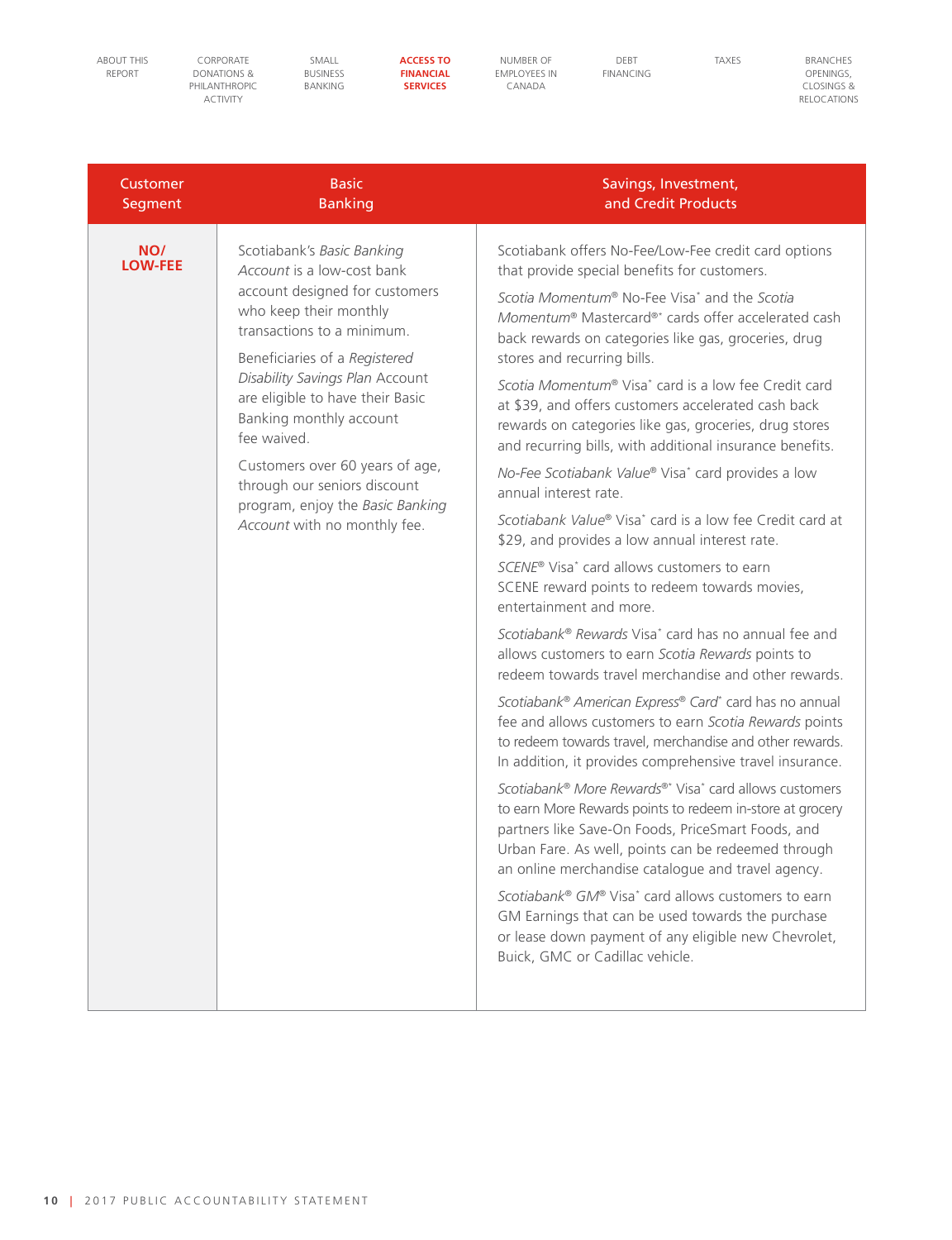[CORPORATE](#page-2-0)  [DONATIONS &](#page-2-0)  [PHILANTHROPIC](#page-2-0)  [ACTIVITY](#page-2-0)

[SMALL](#page-6-0)  [BUSINESS](#page-6-0)  [BANKING](#page-6-0) **ACCESS TO FINANCIAL SERVICES**

[NUMBER OF](#page-13-0)  [EMPLOYEES IN](#page-13-0)  [CANADA](#page-13-0)

[DEBT](#page-14-0)  [FINANCING](#page-14-0) [TAXES](#page-17-0) BRANCHES [OPENINGS,](#page-18-0)  [CLOSINGS &](#page-18-0)  [RELOCATIONS](#page-18-0)

| Customer<br>Segment                | <b>Basic</b><br><b>Banking</b>                                                                                                                                                                                                                                                                                                                                                                                                                                                                                                                                                                                                                                                                 | Savings, Investment,<br>and Credit Products                                                                                                                                                                                                                                                                                                                                                                                                                                                                                                                                                                                                                  |
|------------------------------------|------------------------------------------------------------------------------------------------------------------------------------------------------------------------------------------------------------------------------------------------------------------------------------------------------------------------------------------------------------------------------------------------------------------------------------------------------------------------------------------------------------------------------------------------------------------------------------------------------------------------------------------------------------------------------------------------|--------------------------------------------------------------------------------------------------------------------------------------------------------------------------------------------------------------------------------------------------------------------------------------------------------------------------------------------------------------------------------------------------------------------------------------------------------------------------------------------------------------------------------------------------------------------------------------------------------------------------------------------------------------|
| <b>SENIORS</b>                     | Customers aged 60 or over<br>automatically receive a discount<br>off the applicable monthly<br>account fee.                                                                                                                                                                                                                                                                                                                                                                                                                                                                                                                                                                                    | Customers aged 65 and older receive a discount on<br>the annual fee for the ScotiaGold Passport® Visa*,<br>Scotiabank® Gold American Express®* Card or<br>Scotiabank® American Express®* Card.                                                                                                                                                                                                                                                                                                                                                                                                                                                               |
|                                    |                                                                                                                                                                                                                                                                                                                                                                                                                                                                                                                                                                                                                                                                                                | A helpful online tool, RRIF/LIF/LRIF illustrator, as well as<br>literature and advice is available for seniors.                                                                                                                                                                                                                                                                                                                                                                                                                                                                                                                                              |
| <b>YOUTH</b>                       | The Student Banking Advantage<br>Plan provides a no-fee banking<br>account with unlimited debit<br>transactions and unlimited Interac<br>e-Transfers for full-time students<br>of a university, college, or another<br>recognized post-secondary school<br>in Canada or the United States.<br>Getting There Savings Account<br>for Youth is a no-fee account<br>with unlimited debit transactions<br>for children under 19 years of age.<br>ScotiaLine® Personal Line of Credit<br>for Students is an interest-only<br>line of credit for students to<br>help pay for tuition and related<br>expenses and also provide an<br>interest-only grace period for<br>12 months following graduation. | Scotiabank offers students an opportunity to build<br>credit for the future using the L'earn® Visa* card or<br>Student SCENE® Visa* card, with no minimum income<br>requirement. L'earn® Visa* card is a no annual fee<br>card that offers students Moneyback rewards. The no<br>annual fee Student SCENE® Visa* card allows students<br>to earn SCENE® rewards points to redeem towards<br>movies, entertainment and more.<br>The SCENE® Banking Bundle allows students to earn<br>more SCENE points faster, by combining the Student<br>Banking Advantage Plan account with a Student SCENE®<br>Visa* card and a Momentum <sup>Plus</sup> Savings Account. |
|                                    | accounts and credit cards, without having to step off of campus.                                                                                                                                                                                                                                                                                                                                                                                                                                                                                                                                                                                                                               | During the busy back to school season, Scotiabank visited over 60 University and College<br>campuses across Canada helping students become better off. Many branch advisors were<br>provided with laptops, pin pads and printers, allowing end to end fulfilment of student bank                                                                                                                                                                                                                                                                                                                                                                             |
| <b>ABORIGINAL</b><br><b>PEOPLE</b> |                                                                                                                                                                                                                                                                                                                                                                                                                                                                                                                                                                                                                                                                                                | 27 Aboriginal Banking Centres, including on-reserve branches, across Canada.<br>These Centres offer the entire Bank's banking services including on reserve lending and<br>investment services to individuals, Aboriginal businesses and band councils across Canada.                                                                                                                                                                                                                                                                                                                                                                                        |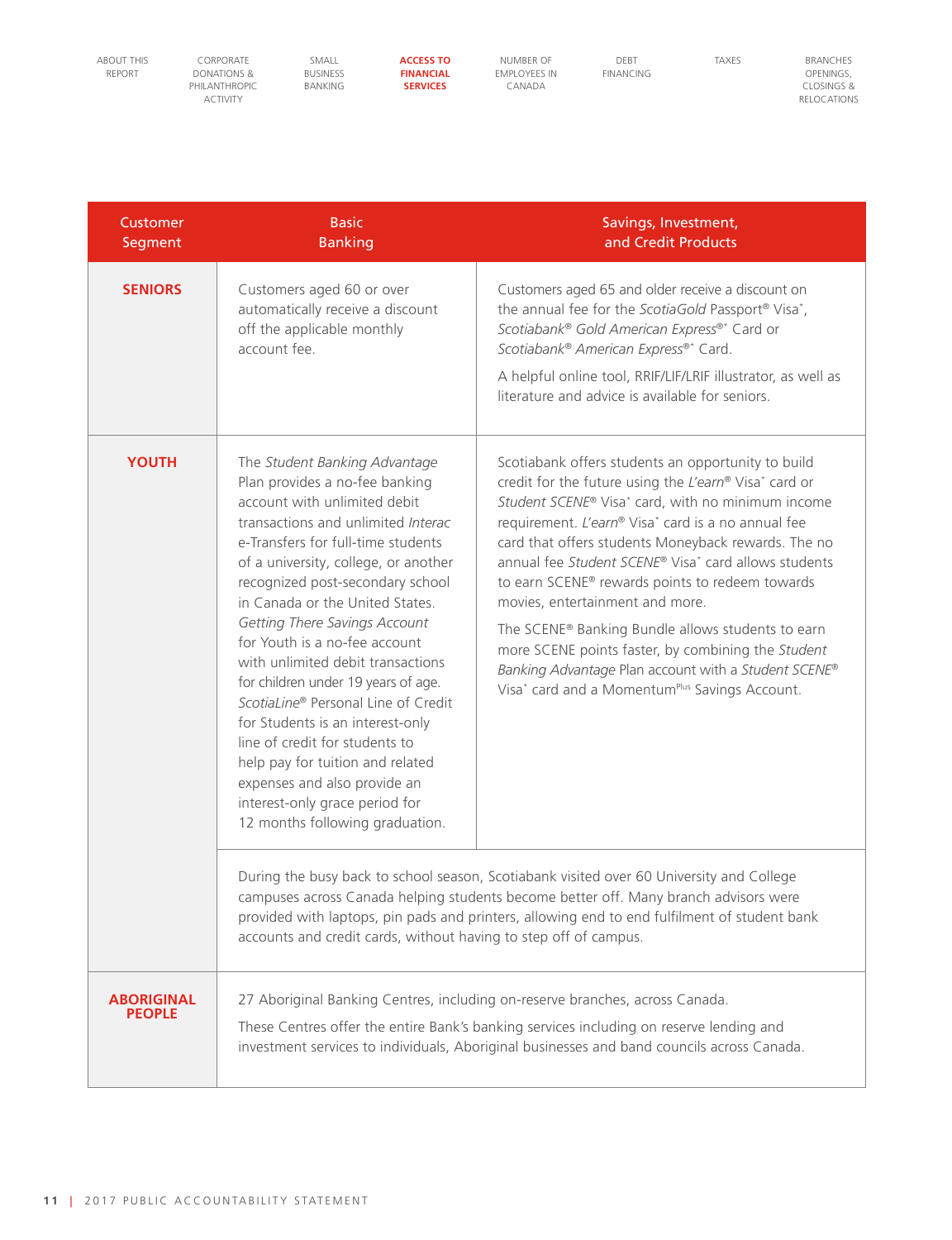[CORPORATE](#page-2-0)  [DONATIONS &](#page-2-0)  [PHILANTHROPIC](#page-2-0)  [ACTIVITY](#page-2-0)

[SMALL](#page-6-0)  [BUSINESS](#page-6-0)  [BANKING](#page-6-0) **ACCESS TO FINANCIAL SERVICES**

[NUMBER OF](#page-13-0)  [EMPLOYEES IN](#page-13-0)  [CANADA](#page-13-0)

[DEBT](#page-14-0)  [FINANCING](#page-14-0) [TAXES](#page-17-0) BRANCHES [OPENINGS,](#page-18-0)  [CLOSINGS &](#page-18-0)  [RELOCATIONS](#page-18-0)

| Customer                             | <b>Basic</b>                                                                                                                                                                                                                                                                                                                                                                                                                                                                                                                                                                                                                                                                                                                                                                                                          | Savings, Investment,                                                                                                                                                                                                                                                                                                                                                                                                                                                                                                                                                                                                                                                                                                                                                                                                                                                                                                                                                                                                                                                                                                                                                                |
|--------------------------------------|-----------------------------------------------------------------------------------------------------------------------------------------------------------------------------------------------------------------------------------------------------------------------------------------------------------------------------------------------------------------------------------------------------------------------------------------------------------------------------------------------------------------------------------------------------------------------------------------------------------------------------------------------------------------------------------------------------------------------------------------------------------------------------------------------------------------------|-------------------------------------------------------------------------------------------------------------------------------------------------------------------------------------------------------------------------------------------------------------------------------------------------------------------------------------------------------------------------------------------------------------------------------------------------------------------------------------------------------------------------------------------------------------------------------------------------------------------------------------------------------------------------------------------------------------------------------------------------------------------------------------------------------------------------------------------------------------------------------------------------------------------------------------------------------------------------------------------------------------------------------------------------------------------------------------------------------------------------------------------------------------------------------------|
| Segment                              | <b>Banking</b>                                                                                                                                                                                                                                                                                                                                                                                                                                                                                                                                                                                                                                                                                                                                                                                                        | and Credit Products                                                                                                                                                                                                                                                                                                                                                                                                                                                                                                                                                                                                                                                                                                                                                                                                                                                                                                                                                                                                                                                                                                                                                                 |
| <b>NEWCOMERS</b><br><b>TO CANADA</b> | Scotiabank's StartRight program is<br>a one stop shop for all newcomers<br>to Canada. Permanent residents,<br>and foreign workers receive<br>\$100 when they open an eligible<br>chequing account, have access<br>to a free safety deposit box<br>for one year and can purchase<br>gold and other precious metals<br>through services provided by<br>ScotiaMocatta®.<br>Through community focused<br>and not-for-profit initiatives,<br>Scotiabank sponsors and runs free<br>financial literacy workshops to<br>newcomers, helping immigrants<br>transition to Canada.<br>Keeping in line with Immigration<br>Canada's policies to provide pre-<br>arrival support to new Canadians,<br>we conduct pre-arrival webinars<br>providing support and advice on<br>settlement and banking basics,<br>through key partners. | In 2017, we enhanced our StartRight program<br>by helping newcomers gain credit more rapidly.<br>Permanent residents can now obtain a \$3,000<br>minimum credit limit with no credit history or income<br>(up from \$2,000).<br>Foreign workers can also apply for a credit card with a<br>ten-month work permit (down from 12 months).<br>Further, we expanded our Scotiabank Student GIC<br>Program (SSGP) from India, China and Vietnam to<br>include the Philippines, enabling students there to<br>complete an online bank account application and wire<br>up to \$50,000 ahead of their first year in Canada.<br>Permanent residents and foreign workers can build<br>their credit history with an unsecured credit card,<br>get a Scotia U.S. Dollar Daily Interest Account or<br>a Scotia Euro Daily Interest Savings Account,<br>and take advantage of a number of Scotiabank<br>StartRight programs.<br>International Students in Canada can get an unsecured<br>SCENE® Visa* card or an unsecured L'earn Visa* card<br>with great rewards and no annual fee, and open a<br>Scotia U.S. Dollar Daily Interest Account or a<br>Scotia Euro Daily Interest Savings Account. |

- ® Registered trademarks of The Bank of Nova Scotia.
- \* Trademark of Visa International Service Association and used under license.
- ® Registered trademark of General Motors LLC. The Bank of Nova Scotia is an authorized user of General Motors LLC marks for the GM Card program.
- ‡ Registered trademark of SCENE IP LP, used under license. American Express is a registered trademark of American Express. This credit card program is issued and administered by The Bank of Nova Scotia under license from American Express.
- TM Trademark of the Bank of Nova Scotia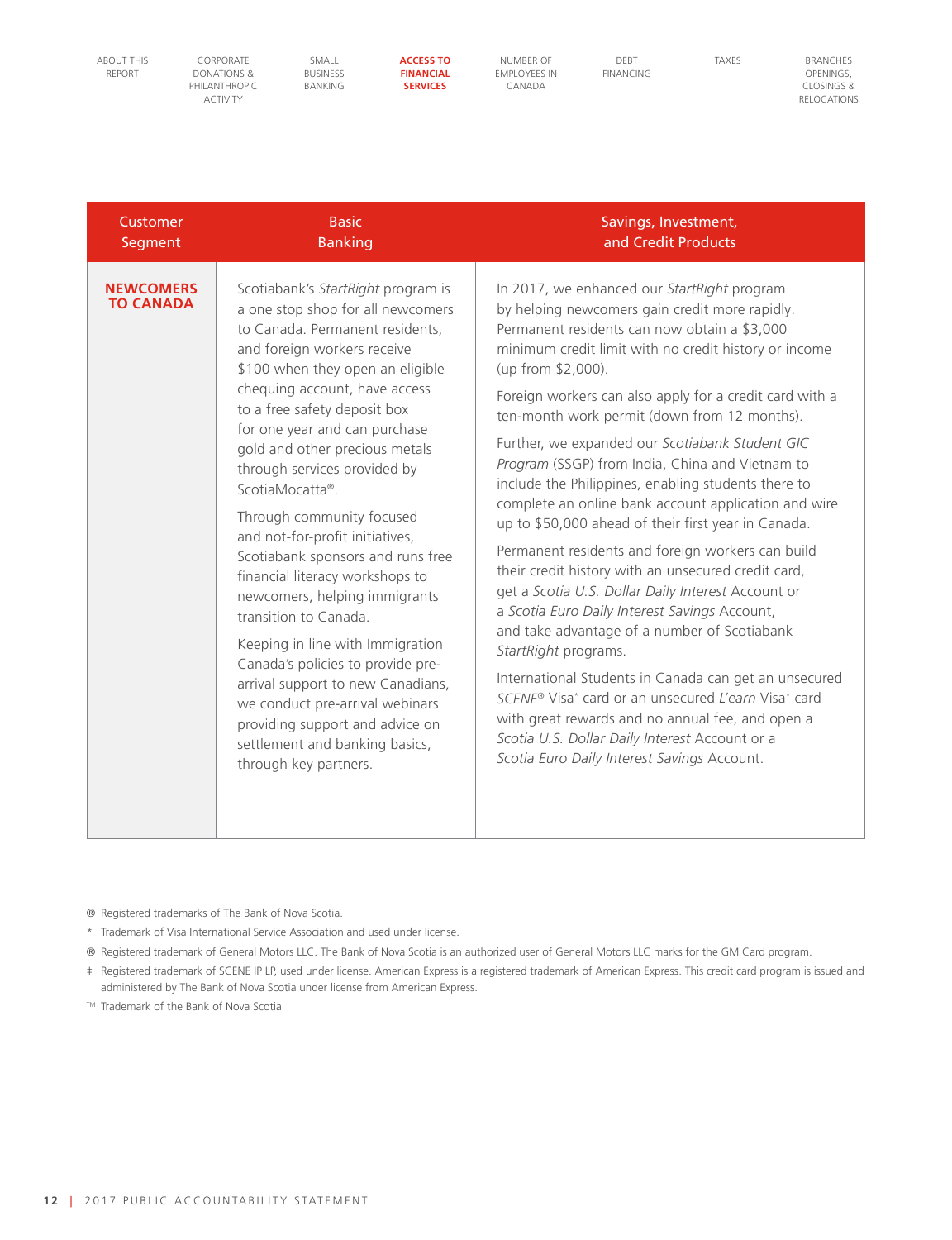[CORPORATE](#page-2-0)  [DONATIONS &](#page-2-0)  [PHILANTHROPIC](#page-2-0)  [ACTIVITY](#page-2-0)

**SMALL** [BUSINESS](#page-6-0)  [BANKING](#page-6-0) **ACCESS TO FINANCIAL SERVICES**

[NUMBER OF](#page-13-0)  [EMPLOYEES IN](#page-13-0)  [CANADA](#page-13-0)

[DEBT](#page-14-0)  [FINANCING](#page-14-0) [TAXES](#page-17-0) BRANCHES **OPENINGS** [CLOSINGS &](#page-18-0)  [RELOCATIONS](#page-18-0)

## **PHYSICAL ACCESS TO BANKING**

Scotiabank is committed to ensuring that everyone has access to basic banking services. Since 2003, all new and renovated Scotiabank branches and facilities in Canada meet or exceed the Canadian Standards Association (CSA) accessibility guidelines. The Bank is targeting 100% accessibility in all public areas of our existing Canadian branches. Accessibility in FY2017 is above 95%.

Scotiabank ABMs are designed for easy accessibility:

- They have a minimum standard height for the card reader, keypad, passbook printer, screen and transaction receipt slot to provide better access for customers in wheelchairs.
- ABMs in most branches have features such as grab bars to assist persons with mobility impairments, and audio navigation as well as contrasting colour and screen LED lights to help direct customers to the transaction they have chosen.
- ABMs are consistent with CSA Guidelines (B651.1) "Accessible design for automated banking machines", including audio navigation for customers with visual impairments.

For additional information on Scotiabank's accessibility services visit [scotiabank.com/accessibility](https://scotiabank.com/accessibility)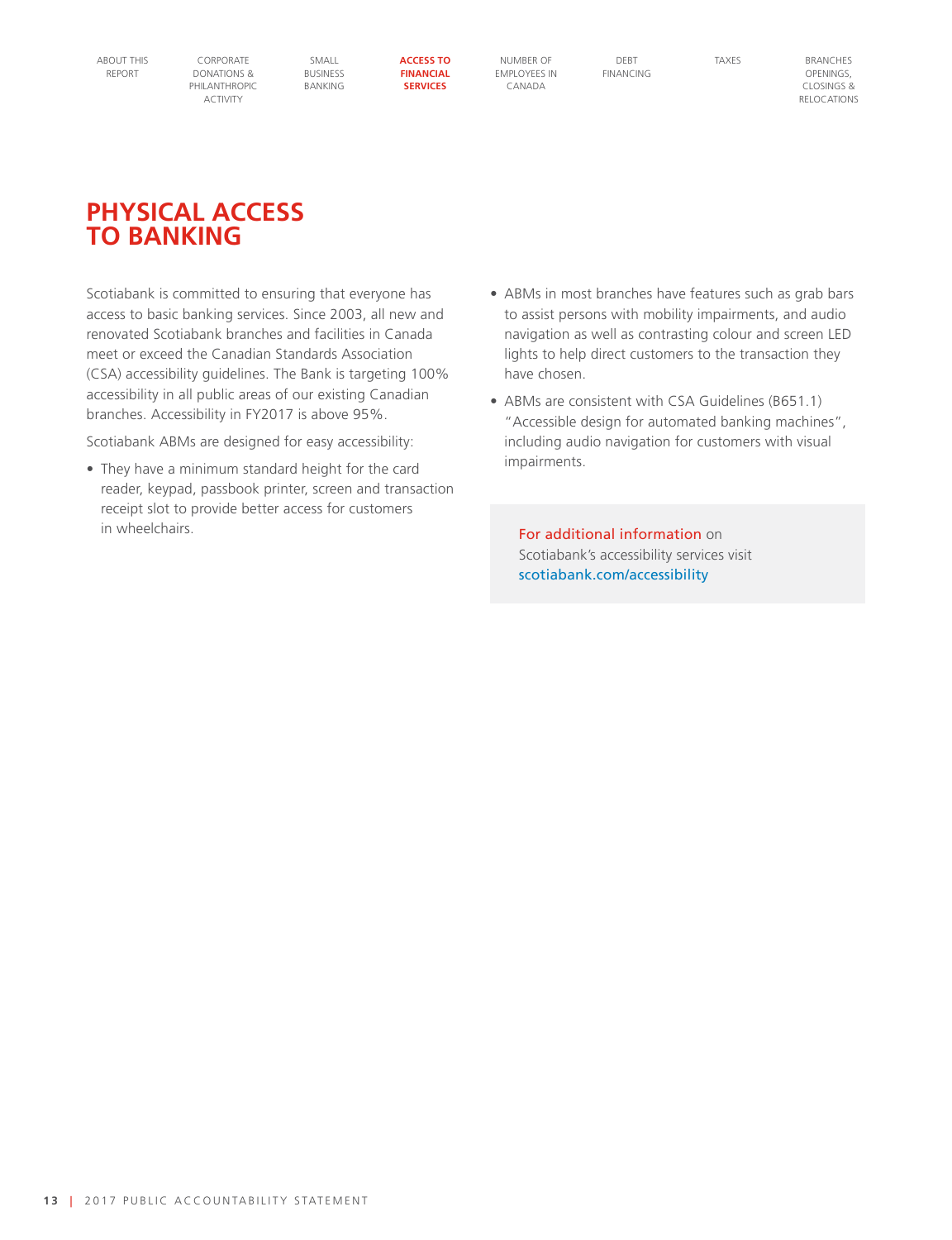<span id="page-13-0"></span>[CORPORATE](#page-2-0)  [DONATIONS &](#page-2-0)  [PHILANTHROPIC](#page-2-0)  [ACTIVITY](#page-2-0)

[SMALL](#page-6-0)  [BUSINESS](#page-6-0)  [BANKING](#page-6-0) [ACCESS TO](#page-8-0)  [FINANCIAL](#page-8-0)  [SERVICES](#page-8-0)

**NUMBER OF EMPLOYEES IN CANADA**

[DEBT](#page-14-0)  [FINANCING](#page-14-0) [TAXES](#page-17-0) BRANCHES [OPENINGS,](#page-18-0)  [CLOSINGS &](#page-18-0)  [RELOCATIONS](#page-18-0)

## **NUMBER OF EMPLOYEES IN CANADA**

The total number of employees in Canada as of October 31, 2017 was 36,660. This is broken down by province, and part vs full-time below.

| <b>Headcount by Province</b>    |                  |                  |        |  |  |  |  |
|---------------------------------|------------------|------------------|--------|--|--|--|--|
| Province                        | <b>Full Time</b> | <b>Part Time</b> | Total  |  |  |  |  |
| Alberta                         | 1,892            | 671              | 2,563  |  |  |  |  |
| British Columbia                | 1,760            | 748              | 2,508  |  |  |  |  |
| Manitoba                        | 317              | 152              | 469    |  |  |  |  |
| New Brunswick                   | 330              | 187              | 517    |  |  |  |  |
| Newfoundland & Labrador         | 312              | 181              | 493    |  |  |  |  |
| Northwest Territories           | 9                | 4                | 13     |  |  |  |  |
| Nova Scotia                     | 980              | 336              | 1,316  |  |  |  |  |
| Ontario                         | 23,280           | 2,830            | 26,110 |  |  |  |  |
| Prince Edward Island            | 59               | 41               | 100    |  |  |  |  |
| Quebec                          | 1,652            | 327              | 1,979  |  |  |  |  |
| Saskatchewan                    | 387              | 189              | 576    |  |  |  |  |
| Yukon Territory                 | 10               | 6                | 16     |  |  |  |  |
| <b>Total Canada (Headcount)</b> | 30,988           | 5,672            | 36,660 |  |  |  |  |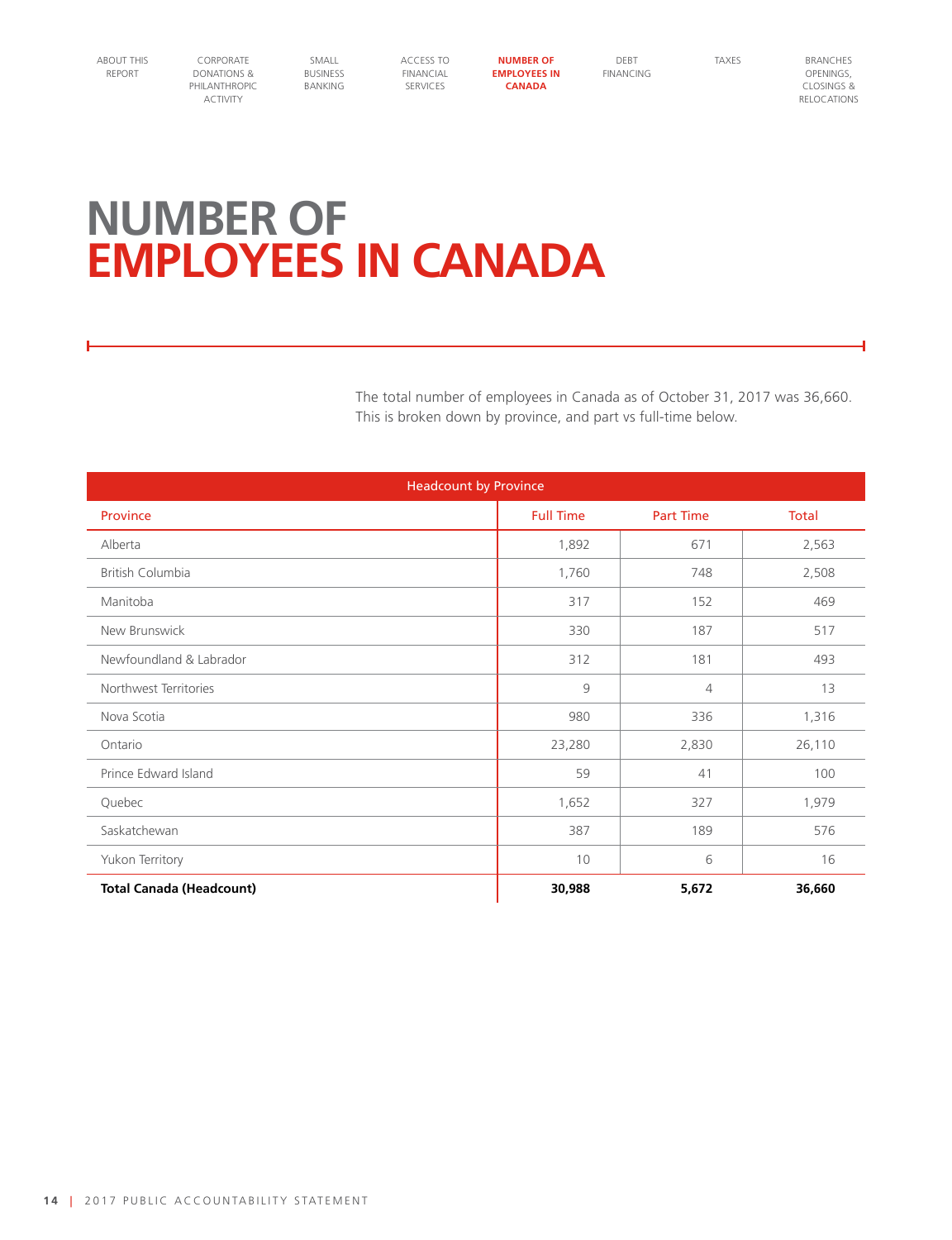<span id="page-14-0"></span>[CORPORATE](#page-2-0)  [DONATIONS &](#page-2-0)  [PHILANTHROPIC](#page-2-0)  [ACTIVITY](#page-2-0)

[SMALL](#page-6-0)  [BUSINESS](#page-6-0)  [BANKING](#page-6-0) [ACCESS TO](#page-8-0)  [FINANCIAL](#page-8-0)  [SERVICES](#page-8-0)

[NUMBER OF](#page-13-0)  [EMPLOYEES IN](#page-13-0)  [CANADA](#page-13-0)

**DEBT FINANCING** [TAXES](#page-17-0) BRANCHES [OPENINGS,](#page-18-0)  [CLOSINGS &](#page-18-0)  [RELOCATIONS](#page-18-0)

## **DEBT FINANCING**

Scotiabank is committed to meeting the needs of Canadian businesses, including small and medium enterprises. The following chart(s) indicate – by province and for Canada as a whole – the amount of business credit authorized and outstanding in Canadian dollars as of October 31, 2017, and the number of customers to whom it was authorized. In 2017, Scotiabank provided \$155 billion in debt financing to businesses in Canada.

| Authorization<br>Levels             | $$0 - $24,999$        |                        |                  | \$25,000 - \$99,999   |                        |                  |
|-------------------------------------|-----------------------|------------------------|------------------|-----------------------|------------------------|------------------|
|                                     | Authorized<br>(5000s) | Outstanding<br>(5000s) | <b>Customers</b> | Authorized<br>(5000s) | Outstanding<br>(5000s) | <b>Customers</b> |
| <b>British Columbia</b><br>& Yukon* | 88,006                | 22,909                 | 11,410           | 341,297               | 118,003                | 7,438            |
| Alberta & NWT**                     | 109,571               | 33,156                 | 14,699           | 383,341               | 144,411                | 8,552            |
| Saskatchewan                        | 27,096                | 8,585                  | 2,998            | 133,384               | 52,493                 | 2,788            |
| Manitoba                            | 80,773                | 14,242                 | 6,854            | 674,489               | 170,736                | 12,737           |
| Ontario                             | 377,831               | 103,601                | 47,458           | 1,232,278             | 449,957                | 26,812           |
| Quebec                              | 48,305                | 15,332                 | 5,939            | 206,610               | 87,142                 | 4,718            |
| New Brunswick                       | 23,326                | 7,025                  | 2,720            | 92,178                | 36,151                 | 1,902            |
| Nova Scotia                         | 38,057                | 11,519                 | 4,301            | 153,449               | 65,116                 | 3,155            |
| PEI                                 | 6,295                 | 1,862                  | 715              | 27,635                | 10,968                 | 571              |
| Newfoundland                        | 22,528                | 7,026                  | 2,663            | 105,844               | 38,151                 | 2,269            |
| Canada                              | 821,788               | 225,257                | 99,757           | 3,350,505             | 1,173,128              | 70,942           |

### Debt Financing Statement (Oct 31, 2017)

Note: For reasons of client confidentiality, we have combined the following:

\* Yukon Territory with British Columbia

\*\* NorthWest Territories with Alberta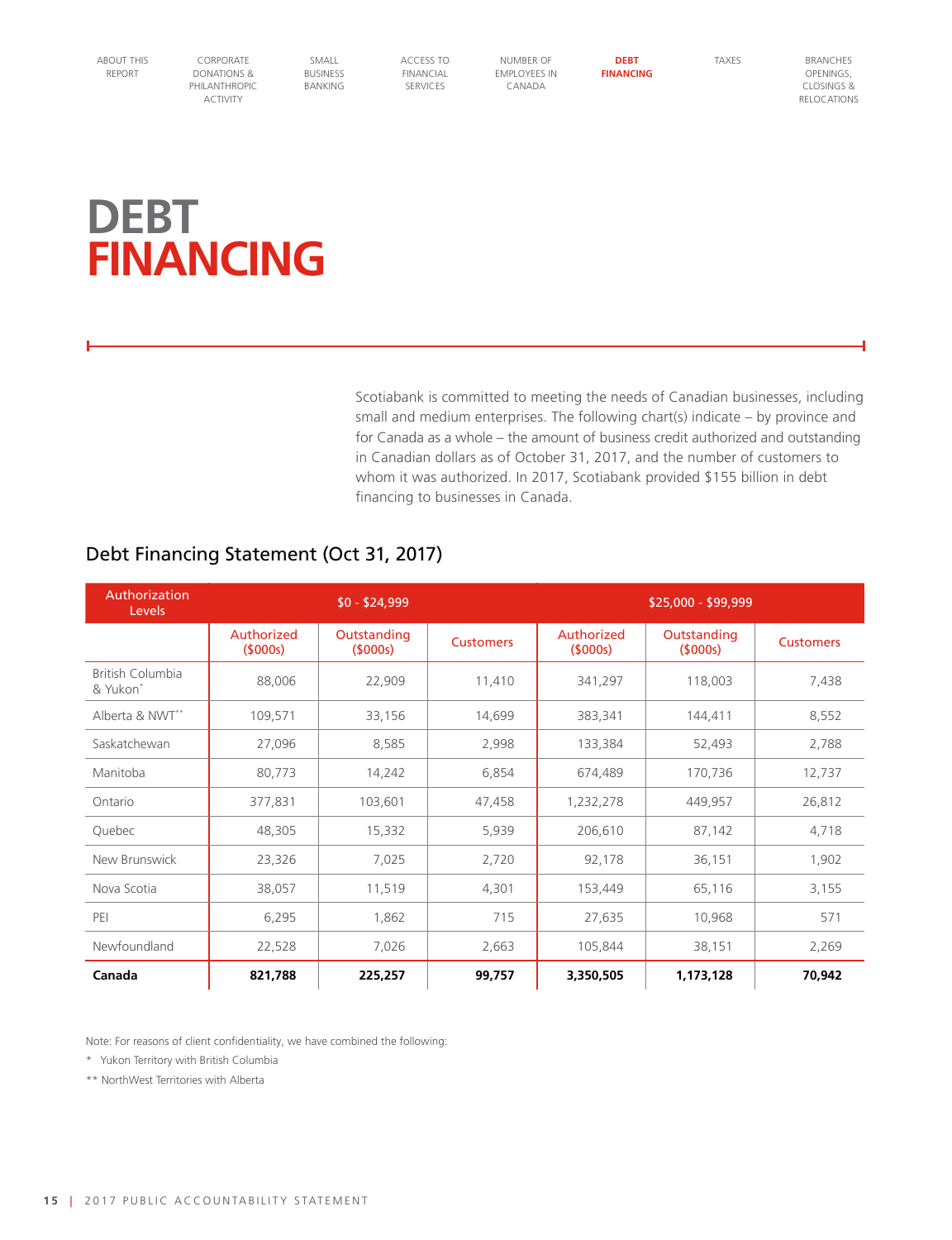[CORPORATE](#page-2-0)  [DONATIONS &](#page-2-0)  [PHILANTHROPIC](#page-2-0)  [ACTIVITY](#page-2-0)

[SMALL](#page-6-0)  [BUSINESS](#page-6-0)  [BANKING](#page-6-0) [ACCESS TO](#page-8-0)  [FINANCIAL](#page-8-0)  [SERVICES](#page-8-0)

[NUMBER OF](#page-13-0)  [EMPLOYEES IN](#page-13-0)  [CANADA](#page-13-0)

**DEBT FINANCING** [TAXES](#page-17-0) [BRANCHES](#page-18-0)  [OPENINGS,](#page-18-0)  [CLOSINGS &](#page-18-0)  [RELOCATIONS](#page-18-0)

| Authorization<br><b>Levels</b> | \$100,000 - \$249,999 |                        |                  | \$250,000 - \$499,999 |                        |                  |
|--------------------------------|-----------------------|------------------------|------------------|-----------------------|------------------------|------------------|
|                                | Authorized<br>(5000s) | Outstanding<br>(5000s) | <b>Customers</b> | Authorized<br>(5000s) | Outstanding<br>(5000s) | <b>Customers</b> |
| British Columbia<br>& Yukon*   | 297,376               | 138,093                | 2,037            | 303,319               | 184,962                | 899              |
| Alberta & NWT**                | 327,462               | 162,848                | 2,172            | 388,584               | 233,252                | 1,146            |
| Saskatchewan                   | 124,604               | 63,348                 | 810              | 118,234               | 78,025                 | 353              |
| Manitoba                       | 1,048,152             | 408,714                | 7,558            | 300,007               | 189,138                | 924              |
| Ontario                        | 1,136,767             | 583,555                | 7,509            | 1,435,781             | 976,586                | 4,147            |
| Quebec                         | 173,810               | 95,314                 | 1,150            | 196,418               | 128,444                | 582              |
| New Brunswick                  | 62,104                | 34,330                 | 420              | 39,336                | 25,229                 | 123              |
| Nova Scotia                    | 132,448               | 74,511                 | 886              | 150,266               | 95,740                 | 436              |
| PEI                            | 21,075                | 11,656                 | 150              | 22,241                | 15,949                 | 67               |
| Newfoundland                   | 66,194                | 32,012                 | 465              | 38,515                | 21,171                 | 121              |
| Canada                         | 3,389,992             | 1,604,381              | 23,157           | 2,992,701             | 1.948.496              | 8,798            |

Note: For reasons of client confidentiality, we have combined the following:

\* Yukon Territory with British Columbia

\*\* NorthWest Territories with Alberta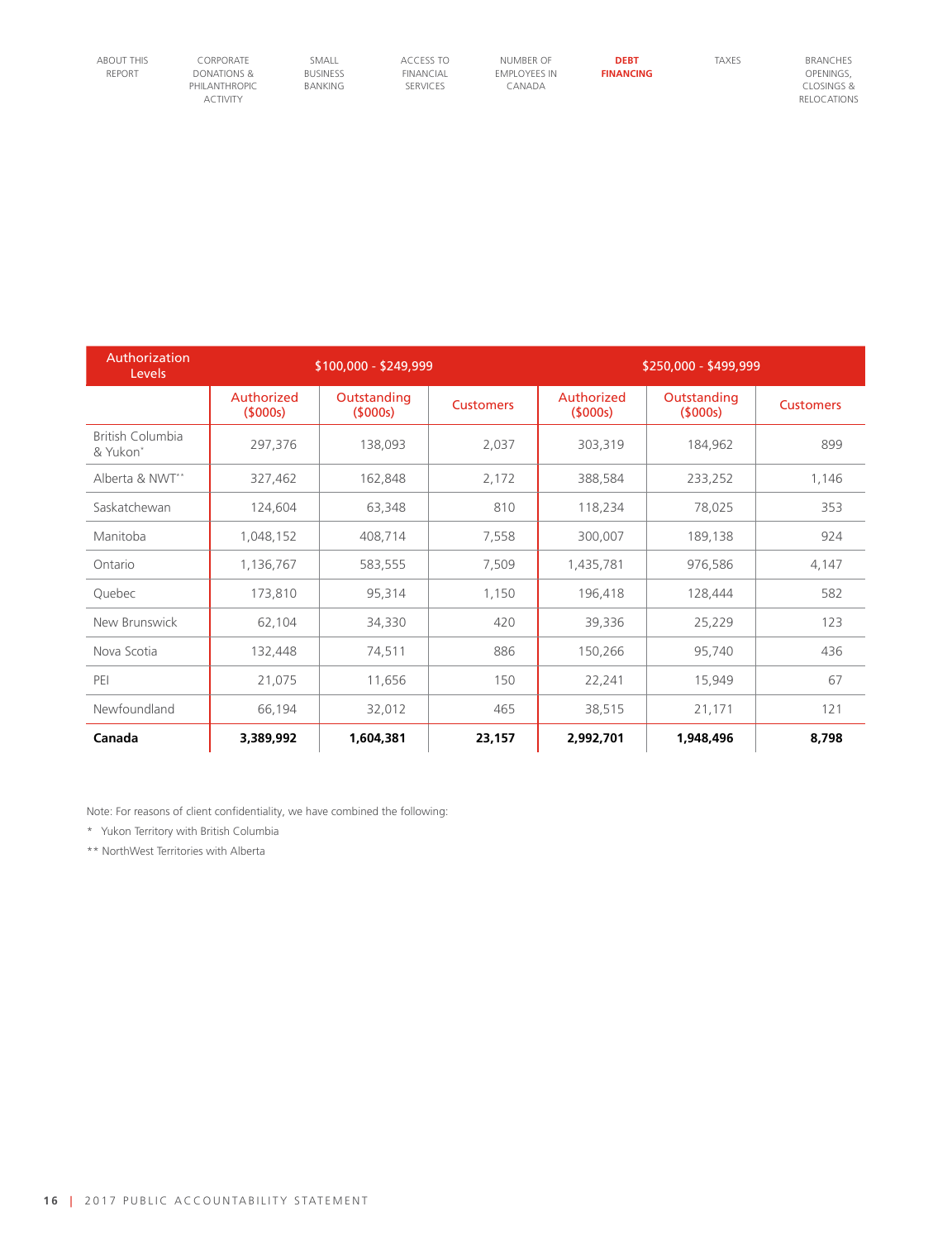[CORPORATE](#page-2-0)  [DONATIONS &](#page-2-0)  [PHILANTHROPIC](#page-2-0)  [ACTIVITY](#page-2-0)

[ACCESS TO](#page-8-0)  [FINANCIAL](#page-8-0)  [SERVICES](#page-8-0)

[SMALL](#page-6-0)  [BUSINESS](#page-6-0)  [BANKING](#page-6-0)

[NUMBER OF](#page-13-0)  [EMPLOYEES IN](#page-13-0)  [CANADA](#page-13-0)

**DEBT FINANCING** [TAXES](#page-17-0) [BRANCHES](#page-18-0)  [OPENINGS,](#page-18-0)  [CLOSINGS &](#page-18-0)  [RELOCATIONS](#page-18-0)

| Authorization<br><b>Levels</b>                 | \$500,000 - \$999,999 |                        |                  | \$1,000,000 - \$4,999,999 |                        |                  |
|------------------------------------------------|-----------------------|------------------------|------------------|---------------------------|------------------------|------------------|
|                                                | Authorized<br>(5000s) | Outstanding<br>(5000s) | <b>Customers</b> | Authorized<br>(5000s)     | Outstanding<br>(5000s) | <b>Customers</b> |
| <b>British Columbia</b><br>& Yukon*            | 301,225               | 210,177                | 433              | 1,218,574                 | 823,242                | 572              |
| Alberta<br>Saskatchewan<br>& NWT <sup>**</sup> | 517,529               | 312,446                | 775              | 1,617,171                 | 1,034,806              | 756              |
| Manitoba                                       | 214,251               | 134,416                | 330              | 364,180                   | 228,485                | 194              |
| Ontario                                        | 1,649,397             | 1,168,629              | 2,415            | 6,677,256                 | 4,926,961              | 2,977            |
| Quebec                                         | 236,297               | 157,836                | 342              | 958,395                   | 647,792                | 420              |
| NB, PEI, NFLD, NS***                           | 302,133               | 194,513                | 442              | 1,003,179                 | 654,664                | 474              |
| Canada                                         | 3,220,832             | 2,178,017              | 4,737            | 11,838,755                | 8,315,950              | 5,393            |

| Authorization<br><b>Levels</b>                 | Over \$5,000,000      |                        |                  |                       | <b>Total</b>           |                  |
|------------------------------------------------|-----------------------|------------------------|------------------|-----------------------|------------------------|------------------|
|                                                | Authorized<br>(5000s) | Outstanding<br>(5000s) | <b>Customers</b> | Authorized<br>(5000s) | Outstanding<br>(5000s) | <b>Customers</b> |
| British Columbia<br>& Yukon*                   | 6,462,508             | 3,830,608              | 279              |                       |                        |                  |
| Alberta<br>Saskatchewan<br>& NWT <sup>**</sup> | 17,421,225            | 8,311,065              | 427              |                       |                        |                  |
| Manitoba                                       | 875,097               | 365,292                | 42               |                       |                        |                  |
| Ontario                                        | 93,716,402            | 40,531,038             | 1,893            |                       |                        |                  |
| Quebec                                         | 8,056,179             | 5, 171, 235            | 320              |                       |                        |                  |
| NB, PEI, NFLD, NS***                           | 3,463,711             | 1,899,068              | 172              |                       |                        |                  |
| Canada                                         | 129,995,122           | 60,108,306             | 3,133            | 155,609,695           | 75,553,535             | 215,917          |

Note: For reasons of client confidentiality, we have combined the following:

- \* Yukon Territory with British Columbia
- \*\* NorthWest Territories, Saskatchewan and Alberta

\*\*\* New Brunswick, Prince Edward Island, Newfoundland and Nova Scotia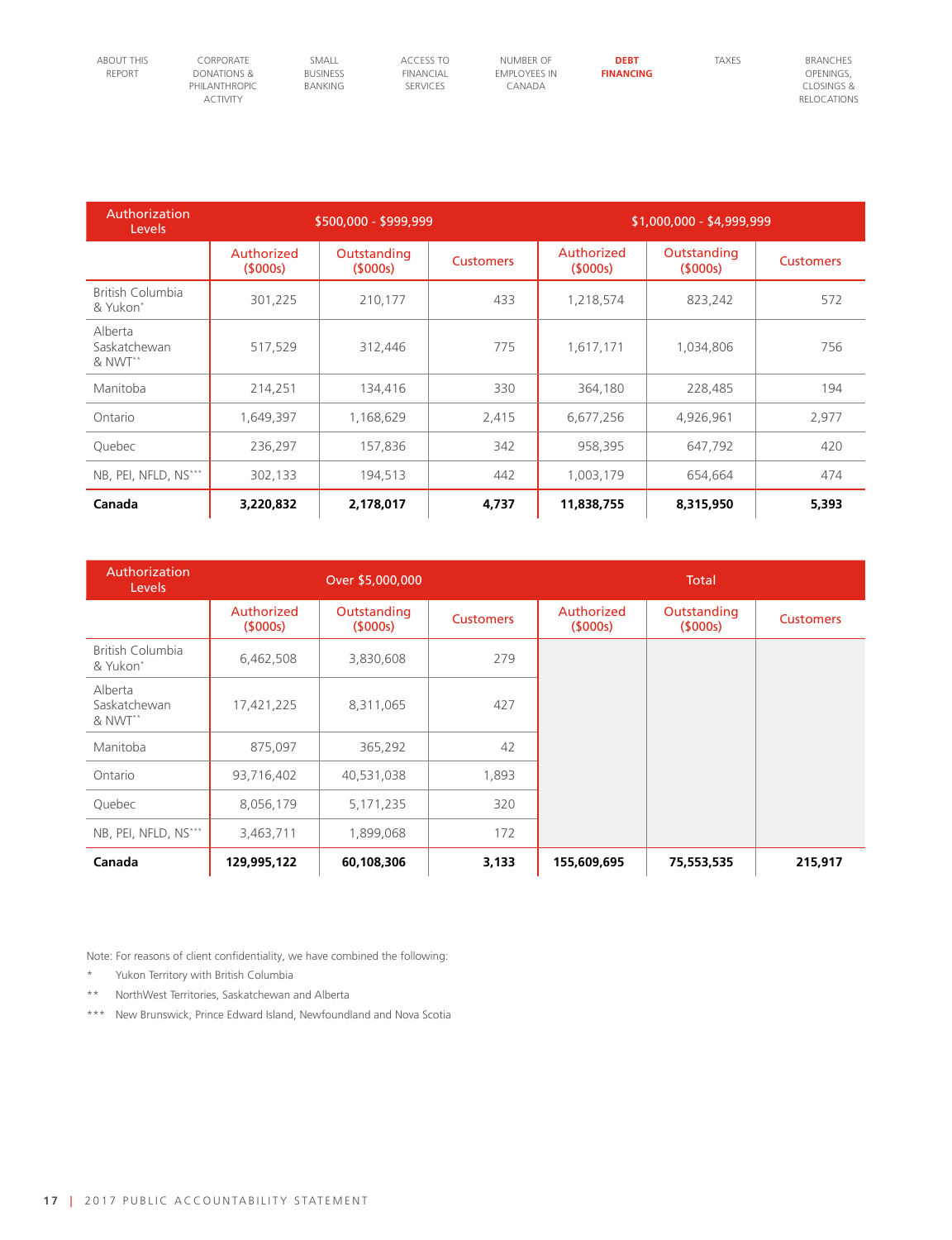<span id="page-17-0"></span>[CORPORATE](#page-2-0)  [DONATIONS &](#page-2-0)  [PHILANTHROPIC](#page-2-0)  [ACTIVITY](#page-2-0)

[SMALL](#page-6-0)  [BUSINESS](#page-6-0)  [BANKING](#page-6-0) [ACCESS TO](#page-8-0)  [FINANCIAL](#page-8-0)  [SERVICES](#page-8-0)

[NUMBER OF](#page-13-0)  [EMPLOYEES IN](#page-13-0)  [CANADA](#page-13-0)

[DEBT](#page-14-0)  [FINANCING](#page-14-0) **TAXES** [BRANCHES](#page-18-0)  [OPENINGS,](#page-18-0)  [CLOSINGS &](#page-18-0)  [RELOCATIONS](#page-18-0)

## **TAXES**

### For additional information

on the Bank's tax expense in 2017, please refer to page 73 in Scotiabank's 2017 Annual Report, available on [scotiabank.com](https://scotiabank.com) Scotiabank incurs a number of taxes including direct taxes on income by Canadian federal and provincial governments and the governments of foreign jurisdictions in which the Bank operates; as well as several indirect taxes. In 2017, this totaled \$3.2 billion, representing 28% of the Bank's net income before income, capital and other taxes for the year. Total expenses to all levels of government in Canada are shown in the chart.

| <b>Taxes in Canada</b> | \$000s              |                      |                          |  |
|------------------------|---------------------|----------------------|--------------------------|--|
|                        | <b>Income Taxes</b> | <b>Capital Taxes</b> | Other Taxes <sup>1</sup> |  |
| Federal                |                     |                      |                          |  |
|                        | 580,398             | $\circ$              | 328,506                  |  |
| Provincial             |                     |                      |                          |  |
| Newfoundland           | 5,459               | 8,181                | 3,234                    |  |
| PEI                    | 1,258               | 823                  | 328                      |  |
| Nova Scotia            | 13,361              | 7,378                | 5,679                    |  |
| New Brunswick          | 4,846               | 4,861                | 2,354                    |  |
| Quebec                 | 26,670              | $\circ$              | 35,054                   |  |
| Ontario                | 317,194             | $\mathbb O$          | 294,965                  |  |
| Manitoba               | 5,578               | 12,548               | 1,814                    |  |
| Saskatchewan           | 5,138               | 6,263                | 1,016                    |  |
| Alberta                | 35,576              | $\circ$              | 7,381                    |  |
| British Colombia       | 34,364              | $\circ$              | 7,332                    |  |
| Territories            | 401                 | $\circ$              | 46                       |  |
| <b>Total Provinces</b> |                     |                      |                          |  |
|                        | 449,845             | 40,054               | 359,203                  |  |
| <b>Total</b>           | 1,030,243           | 40,054               | 687,709                  |  |

<sup>1</sup> Includes payroll taxes, GST, HST, municipal taxes and deposit insurance premiums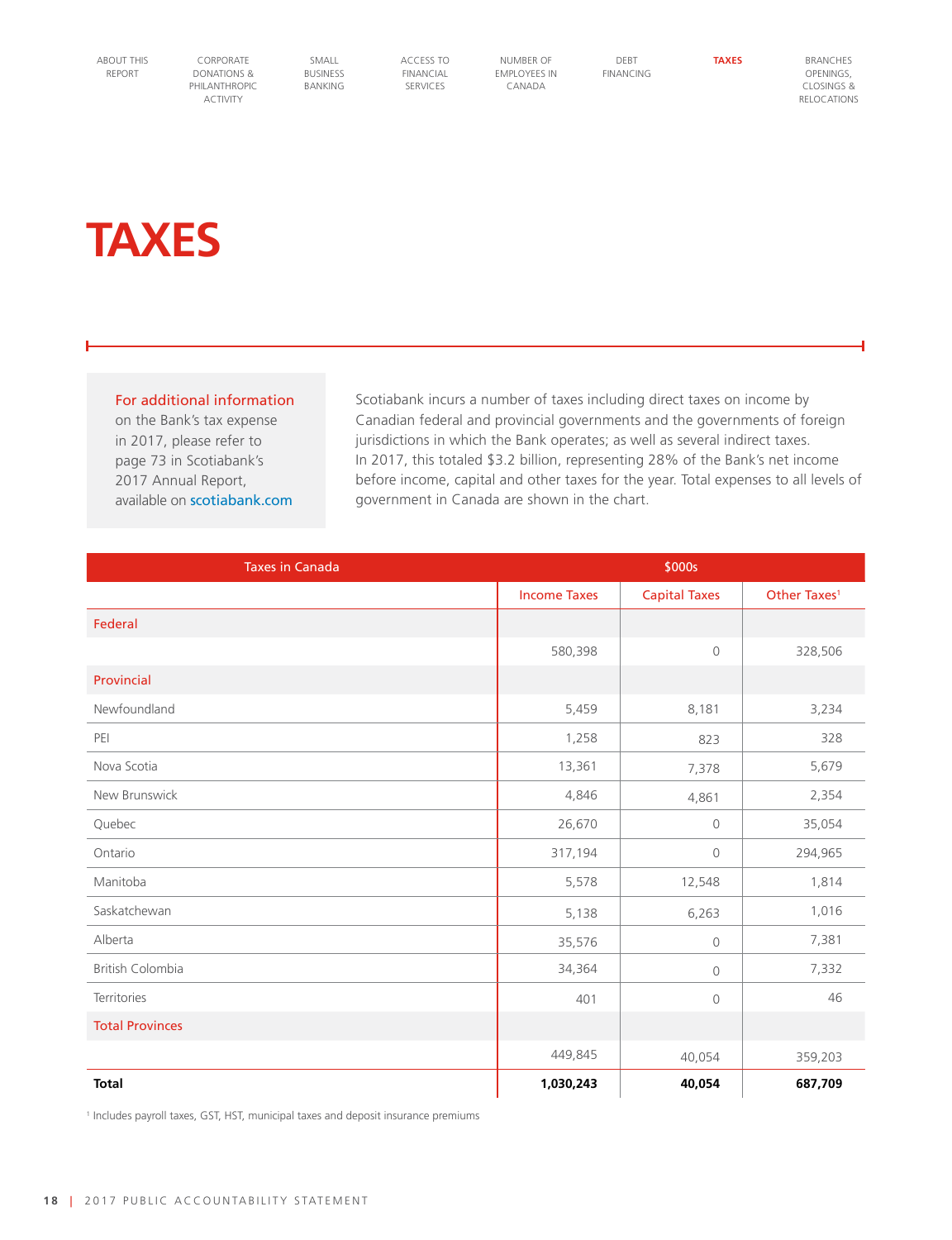<span id="page-18-0"></span>[CORPORATE](#page-2-0)  [DONATIONS &](#page-2-0)  [PHILANTHROPIC](#page-2-0)  [ACTIVITY](#page-2-0)

[SMALL](#page-6-0) [BUSINESS](#page-6-0)  [BANKING](#page-6-0) [ACCESS TO](#page-8-0)  [FINANCIAL](#page-8-0)  [SERVICES](#page-8-0)

[NUMBER OF](#page-13-0)  [EMPLOYEES IN](#page-13-0)  [CANADA](#page-13-0)

[DEBT](#page-14-0)  [FINANCING](#page-14-0) [TAXES](#page-17-0) **BRANCHES OPENINGS, CLOSINGS & RELOCATIONS**

## **BRANCH OPENINGS, CLOSINGS, AND RELOCATIONS**

Scotiabank's strong customer focus and commitment to improving sales and services includes providing access to 963 branches and ABMs in Canada. With all branches that were closed, consolidated or relocated, we worked closely with our customers and the community to ensure a smooth transition and to continue to find ways to meet their needs.

## **NEWLY OPENED BRANCH LOCATIONS IN CANADA IN 2017**

### Ontario

1 Victoria Street South, Kitchener 179 Enterprise Blvd, Markham 1891 Rathburn Rd East, Mississauga 10 Liberty St, Toronto 960 Eglinton Ave. W, Toronto\* 101 Princess St, Kingston\*\*

### British Columbia

19181 Fraser Highway, #102c, Surrey 1750 Manitoba St, Vancouver

### Manitoba

30 Centre St, Winnipeg 2840 Pembina HWY, Winnipeg\* 1100 Taylor Ave, Winnipeg\*\*

### Alberta

910 7 Mahogany Plaza SE, Mahogany 4223 52nd Ave, Whitecourt\* 324 1st Ave South, Lethbridge\*\*

#### Saskatchewan

137 Kensington Blvd, Saskatoon

### Quebec

38 Place Du Commerce #18, Ile Des Soeurs 1244 Rue De La Concorde, Levis

### New Brunswick

1198 Onondaga St Unit 22, Oromocto\*

\* New branch as a result of relocation \*\* New branch as a result of consolidation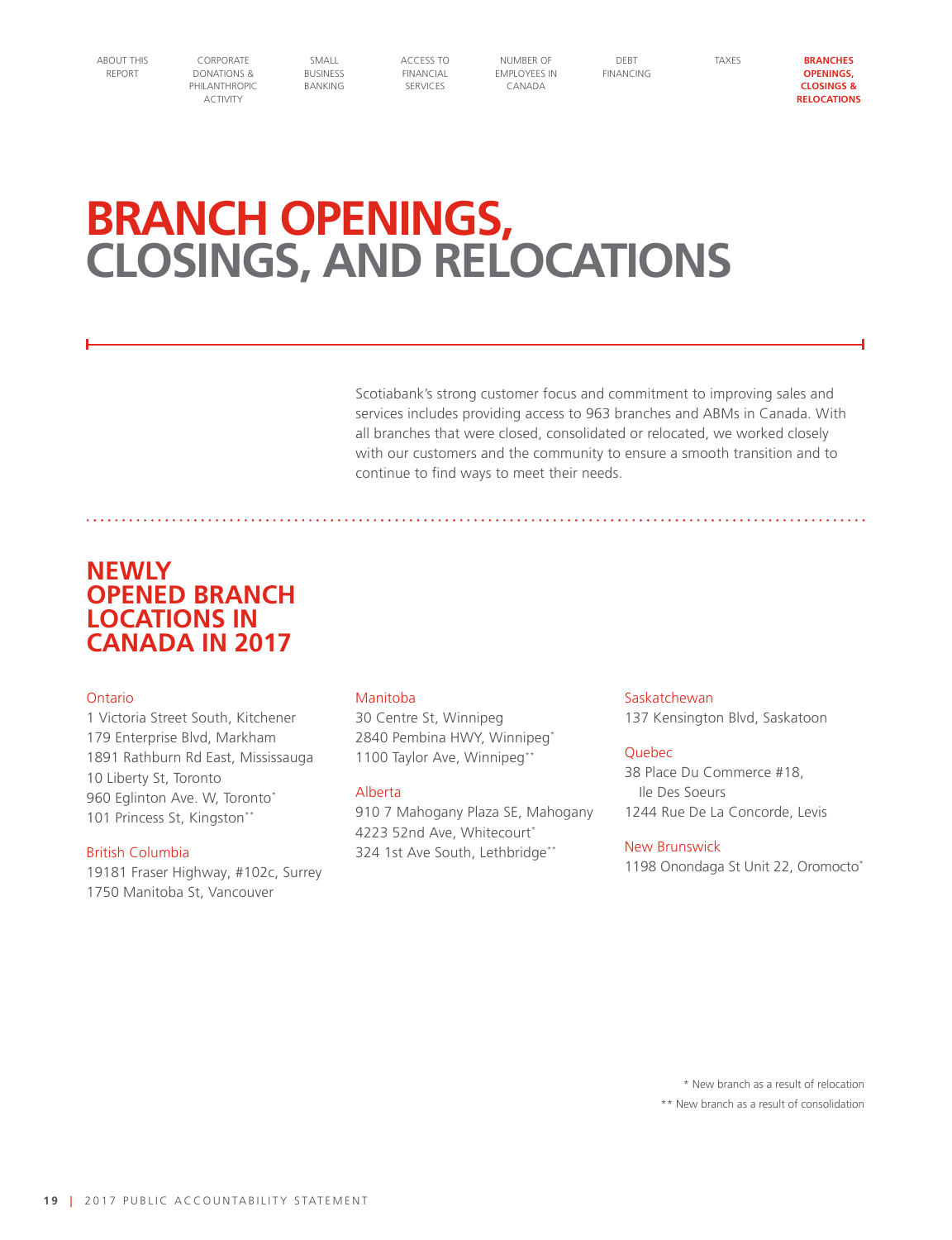[CORPORATE](#page-2-0)  [DONATIONS &](#page-2-0)  [PHILANTHROPIC](#page-2-0)  [ACTIVITY](#page-2-0)

[SMALL](#page-6-0) [BUSINESS](#page-6-0)  [BANKING](#page-6-0) [ACCESS TO](#page-8-0)  [FINANCIAL](#page-8-0)  [SERVICES](#page-8-0)

[NUMBER OF](#page-13-0)  [EMPLOYEES IN](#page-13-0)  [CANADA](#page-13-0)

[DEBT](#page-14-0)  [FINANCING](#page-14-0) [TAXES](#page-17-0) **BRANCHES OPENINGS, CLOSINGS & RELOCATIONS**

## **BRANCH LOCATIONS CLOSED, RELOCATED OR CONSOLIDATED IN 2017**

### Newfoundland

135- 161 Main St, Burin Bay Arm\*\*\*\* 21 Elizabeth Ave. East, St John's\*\*\*\* 54 Maple Valley Rd, Corner Brook\*\*\*\*\*\*

### New Brunswick

1024 Onondaga St, P.O. Box 36, Oromocto\*\*\* 365 Main St, Saint John\*\*\*\*

Nova Scotia

100 Main Rd Highway 3, Hubbards\*\*\*\*

#### Ontario

859 Eglinton Ave. W, Toronto\*\*\* 41 George St, Lanark\*\*\*\* 3012 Brigden Rd, Brigden\*\*\*\* 14104 Belmont Rd, Belmont\*\*\*\* PO Box 149, Maynooth\*\*\*\* 2763 Essonville Line P.O. Box 19, Wilberforce\*\*\*\* 420 Queen St, Chatham\*\*\*\* 606 Laurelwood Dr, Waterloo\*\*\*\* 630 Upper James St, Hamilton\*\*\*\* 143-145 Princess St, Kingston\*\*\*\* 168 Wellington St, P.O. Box 546, Kingston\*\*\*\* 36 Avondale Blvd, Brampton\*\*\*\* 949 St. Clair Ave West, Toronto\*\*\*\* 800 King St. West, Oshawa\*\*\*\*

### British Columbia

2669 Douglas St, Victoria\*\*\*\* 4001 East Hastings St, Burnaby\*\*\*\* 5144 Cordova Bay Rd, Victoria\*\*\*\*

#### Manitoba

1- 9 Killarney Ave, Winnipeg\*\*\* 1220 Pembina Highway, Winnipeg\*\*\*\* 623 Corydon Ave, Winnipeg\*\*\*\* 528 Waterloo St, Winnipeg\*\*\*\*

### Alberta

5115 49th St, Whitecourt\*\*\* 2220 - 5th Ave South, Lethbridge\*\*\*\* 702 - 3rd Ave South, Lethbridge\*\*\*\* 1 Centre St, Arrowwood\*\*\*\* 200 Centre St, Milo\*\*\*\*

#### Saskatchewan

12-405 Circle Dr East, Saskatoon\*\*\*\*

### Prince Edward Island

1 Trans-Canada Highway A, Albany\*\*\*\*

\*\*\* Closure as a result of relocation \*\*\*\* Closure as a result of consolidation \*\*\*\*\* Temporary relocation as a result of a consolidation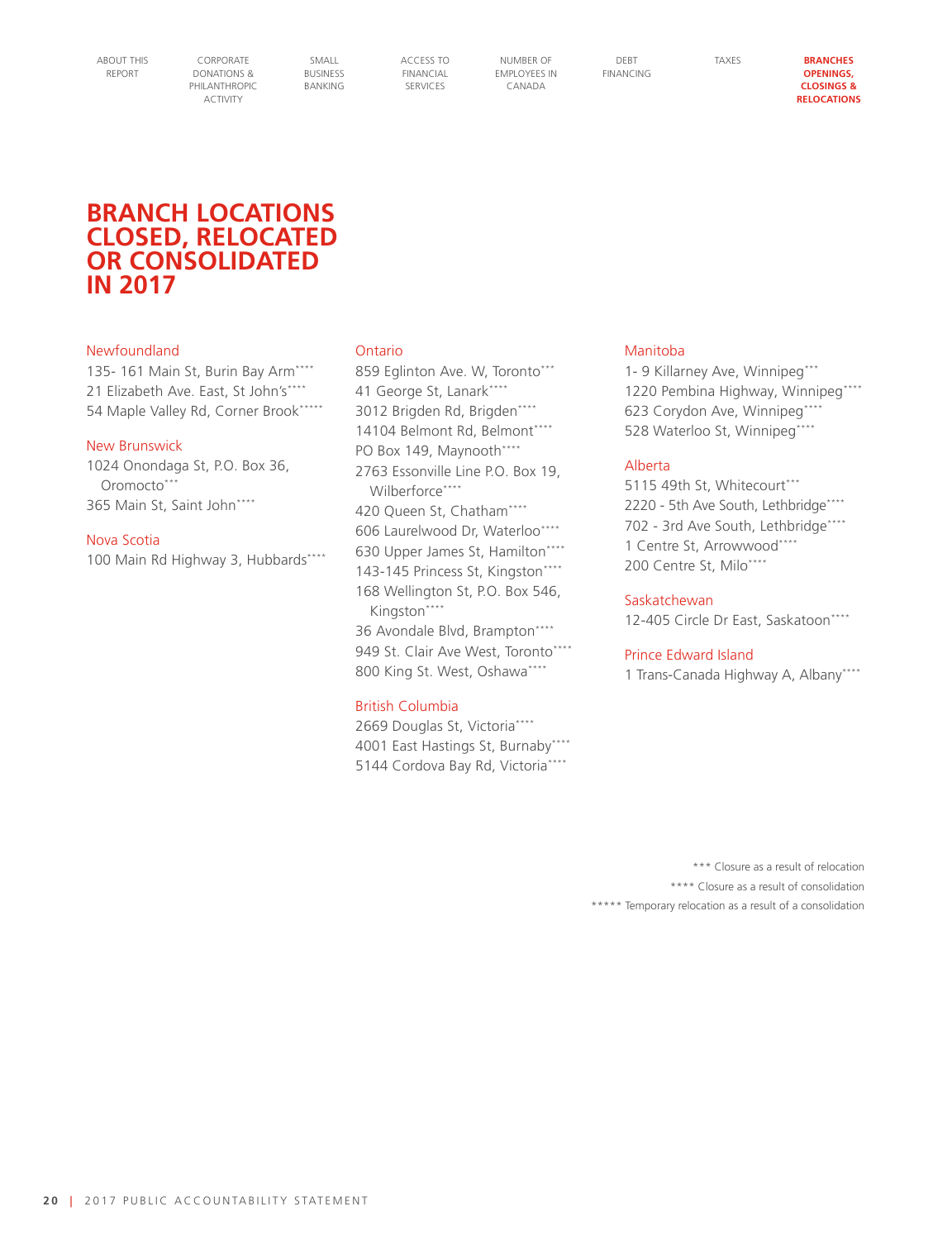[CORPORATE](#page-2-0)  [DONATIONS &](#page-2-0)  [PHILANTHROPIC](#page-2-0)  [ACTIVITY](#page-2-0)

[SMALL](#page-6-0) [BUSINESS](#page-6-0)  [BANKING](#page-6-0) [ACCESS TO](#page-8-0)  [FINANCIAL](#page-8-0)  [SERVICES](#page-8-0)

[NUMBER OF](#page-13-0)  [EMPLOYEES IN](#page-13-0)  [CANADA](#page-13-0)

[DEBT](#page-14-0)  [FINANCING](#page-14-0) [TAXES](#page-17-0) **BRANCHES OPENINGS, CLOSINGS & RELOCATIONS**

## **ABM INSTALLATIONS AND DE-INSTALLATIONS**

### Net ABMs Installed\* in Fiscal Year 2017

#200 - 1035 New Brighton Dr SE Calgary, Alberta

1 Giroux Rd St Albert, Alberta

1 Victoria Street South† , Unit 2 Kitchener, Ontario

10 Liberty St† Toronto, Ontario

100 151 Walden Gate SE Calgary, Alberta

101 Princess St Kingston, Ontario

10108 Nordel Crt Delta, British Columbia

10110 Kingsway Ave Edmonton, Alberta

10220 104 Ave NW† Edmonton, Alberta

103 loco Rd Port Moody, BC

10376 152nd St Surrey, BC

10416 King George Blvd Surrey, BC

106 W Queens St North Vancouver, BC 10863 82 Ave NW Edmonton, Alberta

10904 111 Ave Edmonton, Alberta

11 Arborteum Lane Toronto, Ontario

11 Hwy #329 Hubbards, Nova Scotia

1100 Taylor Ave† Winnipeg, Manitoba

11103 Ellerslie Rd SW Edmonton, Alberta

1120 Roger's Way Kamloops, British Columbia

1130 Johnson St Coquitlam, British Columbia

120 Tweed Ln, Unit 100 Saskatoon, Saskatchewan

1201 1st SE Calgary, Alberta

1205 Burrard St Vancouver, British Columbia

12415 102 Ave Edmonton, Alberta

1244 Rue De La Concorde† Saint Romuald, Quebec

13410 97 St Edmonton, Alberta 13450 Victoria Trail Edmonton, Alberta

13615 Bonaventure Dr SE Calgary, Alberta

137 Kensington Blvd† Sasktoon, Saskatchewan

13704 50 St Edmonton, Ab

1398 West Broadway Vancouver, British Columbia

14091 Belmont Road Belmont, Ontario

14204 23 Ave Edmonton, Alberta

1440 52 St NE, Unit 600 Calgary, Alberta

14445 64th Ave Surrey, British Columbia

1503 Marine Dr West Vancouver, British Columbia

15150 Mt. Mckenzie Dr Calgary, Alberta

15606 111 Ave Edmonton, Alberta

15710 Stony Plain Rd Edmonton, Alberta

1595 Nichol Rd White Rock, British Columbia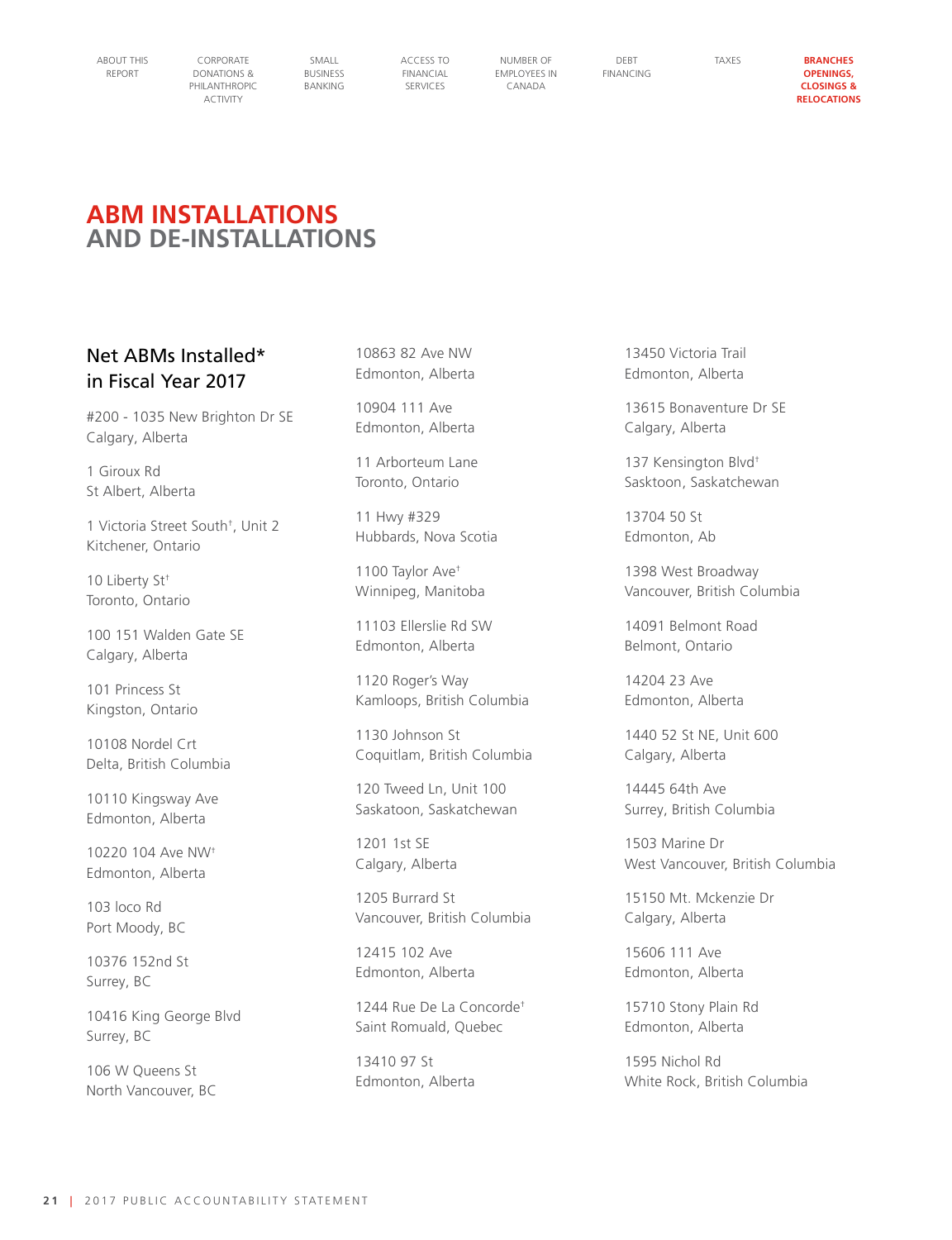[CORPORATE](#page-2-0)  [DONATIONS &](#page-2-0)  [PHILANTHROPIC](#page-2-0)  [ACTIVITY](#page-2-0)

[SMALL](#page-6-0) [BUSINESS](#page-6-0)  [BANKING](#page-6-0) [ACCESS TO](#page-8-0)  [FINANCIAL](#page-8-0)  [SERVICES](#page-8-0)

[NUMBER OF](#page-13-0)  [EMPLOYEES IN](#page-13-0)  [CANADA](#page-13-0)

[DEBT](#page-14-0)  [FINANCING](#page-14-0)

[TAXES](#page-17-0) **BRANCHES OPENINGS, CLOSINGS & RELOCATIONS**

16438 87 Ave Edmonton, Alberta

1700 Hillside Ave Victoria, British Columbia

1712 Lonsdale Ave North Vancouver, British Columbia

1729 A Mountain Ave Canmore, Alberta

1750 Manitoba St† Vancouver, British Columbia

17761 100 Ave Edmonton, Alberta

179 Enterprise Blvd Markham, Ontario

1790 4Th Ave W Vancouver, British Columbia

188 Highland Street Haliburton, Ontario

1891 Rathburn Rd E Mississauga, Ontario

1891 Rathburn Rd E Mississauga, Ontario

1901 Harvey Ave Kelowna, British Columbia

1915 Mccallum Rd Abbotsford (Outlier), British Columbia

19181 Fraser Highway† , #102C Surrey, British Columbia

19712 Esso Service Langley, British Columbia

1978 99th St. NW Edmonton, Alberta

2000 Sherwood Dr Sherwood Park, Alberta 2001 Kingsway Ave Vancouver, British Columbia

20250 88th Ave Langley, British Columbia

2061 Millar Rd Weyburn, Saskatchewan

2090 Lougheed Hwy Port Coquitlam, British Columbia

21612 Fraser Hwy Langley, British Columbia

2177 Dollarton Hwy North Vancouver, British Columbia

220 St. Albert Rd St Albert , Alberta

22305 Hwy 16 E Ardrossan, Alberta

2308 50 St Edmonton, Alberta

23181 Dewdney Trunk Rd Maple Ridge, British Columbia

2377 152 St Surrey, British Columbia

2380 Hwy 97 N Kelowna, British Columbia

240 590 Baseline Rd Sherwood Park, Alberta

2409 34th St Vernon, British Columbia

2438 Boul. Louis Xiv Quebec, Quebec

2471 Mount Newton Cross Rd Saanichton, British Columbia

2501 Westview Dr N Vancouver, British Columbia 255 Bremner Blvd† Toronto, Ontario

256 16 Ave NE Calgary, Alberta

2619 14th St SW Calgary, Alberta

2640 Austin Ave Coquitlam, British Columbia

2747 Mountain Hwy North Vancouver, British Columbia

2840 Pembina Hwy† Winnipeg, Manitoba

2953 Jacklin Rd Victoria, British Columbia

30 Centre Street Winnipeg, Manitoba

3084 Highway 2 Fall River, Nova Scotia

3135 Gordon Dr Kelowna, British Columbia

3201 Douglas Ave Victoria, British Columbia

3205 Arbutus St Vancouver, British Columbia

324 1st Ave S† Lethbridge, Alberta

32987 County Rd Maynooth, Ontario

3312 Grandview Hwy Vancouver, British Columbia

3337 8th St E, Until 101 Saskatoon, Saskatchewan

3341 34th St Edmonton, Alberta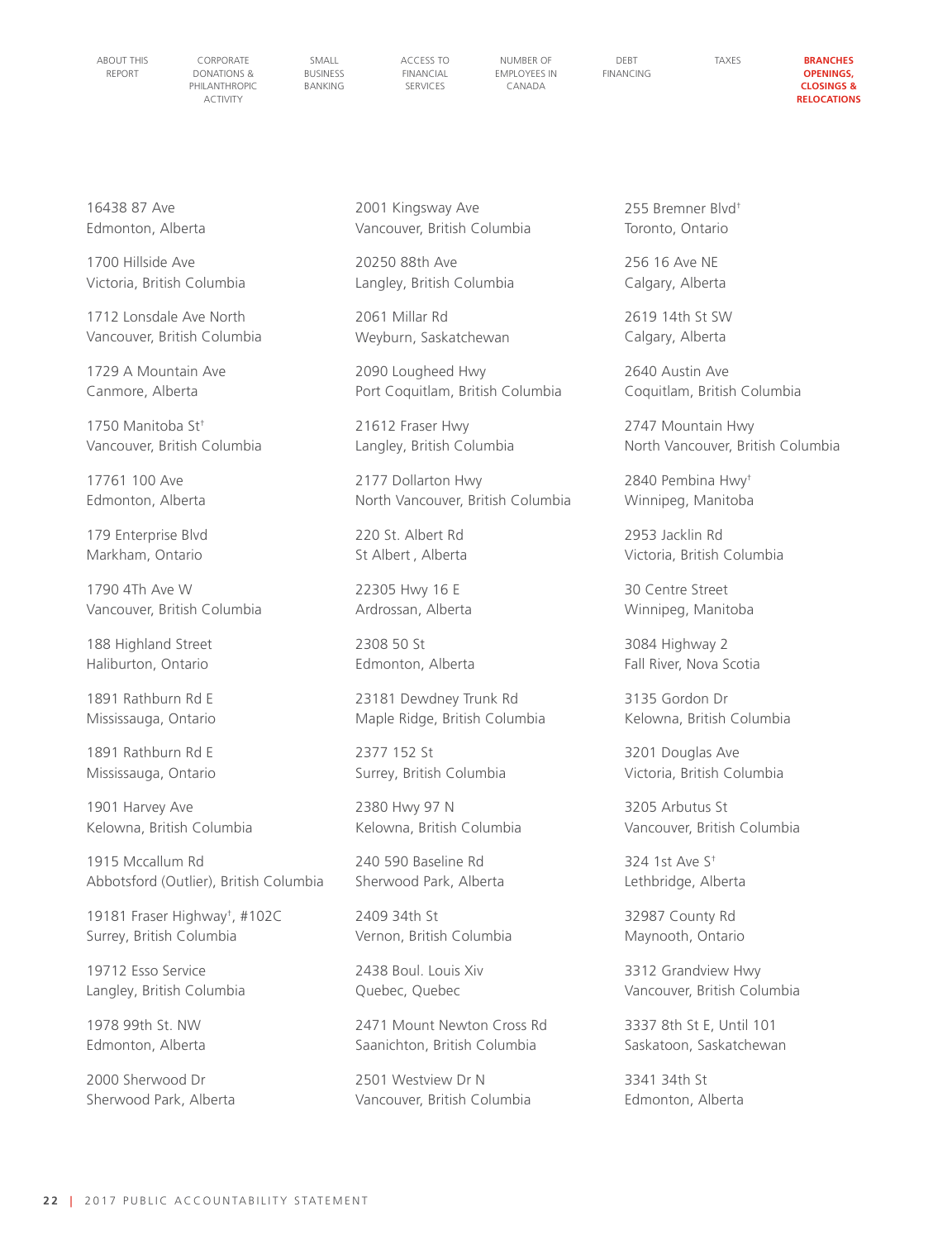[CORPORATE](#page-2-0)  [DONATIONS &](#page-2-0)  [PHILANTHROPIC](#page-2-0)  [ACTIVITY](#page-2-0)

[SMALL](#page-6-0) [BUSINESS](#page-6-0)  [BANKING](#page-6-0)

[NUMBER OF](#page-13-0)  [EMPLOYEES IN](#page-13-0)  [CANADA](#page-13-0)

[DEBT](#page-14-0)  [FINANCING](#page-14-0)

[TAXES](#page-17-0) **BRANCHES OPENINGS, CLOSINGS & RELOCATIONS**

3400 32nd St Vernon, British Columbia

35 Edenwold Dr NW Calgary, Alberta

35 Milltown Boulevard St. Stephen, New Brunswick

3502 East Hastings St Vancouver, British Columbia

3508 37th St SW Calgary, Alberta

3550 52 St NE Calgary, Alberta

3615 Calgary Trail NW Edmonton, Alberta

37 Main St Burin Bay Arm, Newfoundland

3720 Imperial St Burnaby, British Columbia

37416 Hwy 2 Red Deer County, ALberta

37543 Hwy 2 Red Deer County, Alberta

3775 Carey Rd Victoria, British Columbia

3803 17 Ave SW Calgary, Alberta

3840 Rue Mctavish Montreal, Quebec

3954 Shelbourne St Victoria, British Columbia

3965 North Rd Burnaby, British Columbia

40 Midlake Blvd SE Calgary, British Columbia 4001 Quadra St Victoria, British Columbia

4064 Fraser St Vancouver, British Columbia

4310 66 St Edmonton, Alberta

44 Sandarac Dr NW Calgar, Alberta

4444 Kingsway Ave Burnaby, British Columbia

45 Everridge Dr S W Calgary, Alberta

4512 Lougheed Hwy Burnaby, British Columbia

4602-46 St Olds, Alberta

4700 16 Ave NW Calgary, Alberta

4800 27 St Vernon, British Columbia

4819 184th Street Edmonton, Alberta

4823 Centre St NW Calgary, Alberta

4950 Calgary Trail NW Edmonton, Alberta

50 Rideau St† Ottawa, Ontario

5003 101 Ave NW Edmonton, Alberta

503 Hwy 1 Strathmore, Alberta

505 Arthur Street West Thunder Ba, Ontario

5059 Canada Way Burnaby, British Columbia

55 Angeline St. N Lindsay, Ontario

5702 Granville St Vancouver, British Columbia

6020 67 St Red Deer, Alberta

6036 Glover Rd Langley, British Columbia

6065 Parkwood Rd Blackfalds, Alberta

614 Crowchild Trail NW Calgary, Aberta

6300 No. 3 Road Richmond, British Columbia

640 River Street Thunder Bay, Ontario

642 Wye Rd Sherwood Park, Alberta

6422 120 St Surrey, British Columbia

6510 Country Hills Blvd NW Calgary, Alberta

6525 Oak St Vancouver, British Columbia

6815 Macleod Trail S Calgary, Alberta

688 Se Marine Dr Vancouver, British Columbia

702 Connaught Dr Jasper (Isolated Location), Alberta

7089 Lougheed Hwy Burnaby, British Columbia

[ACCESS TO](#page-8-0)  [FINANCIAL](#page-8-0)  [SERVICES](#page-8-0)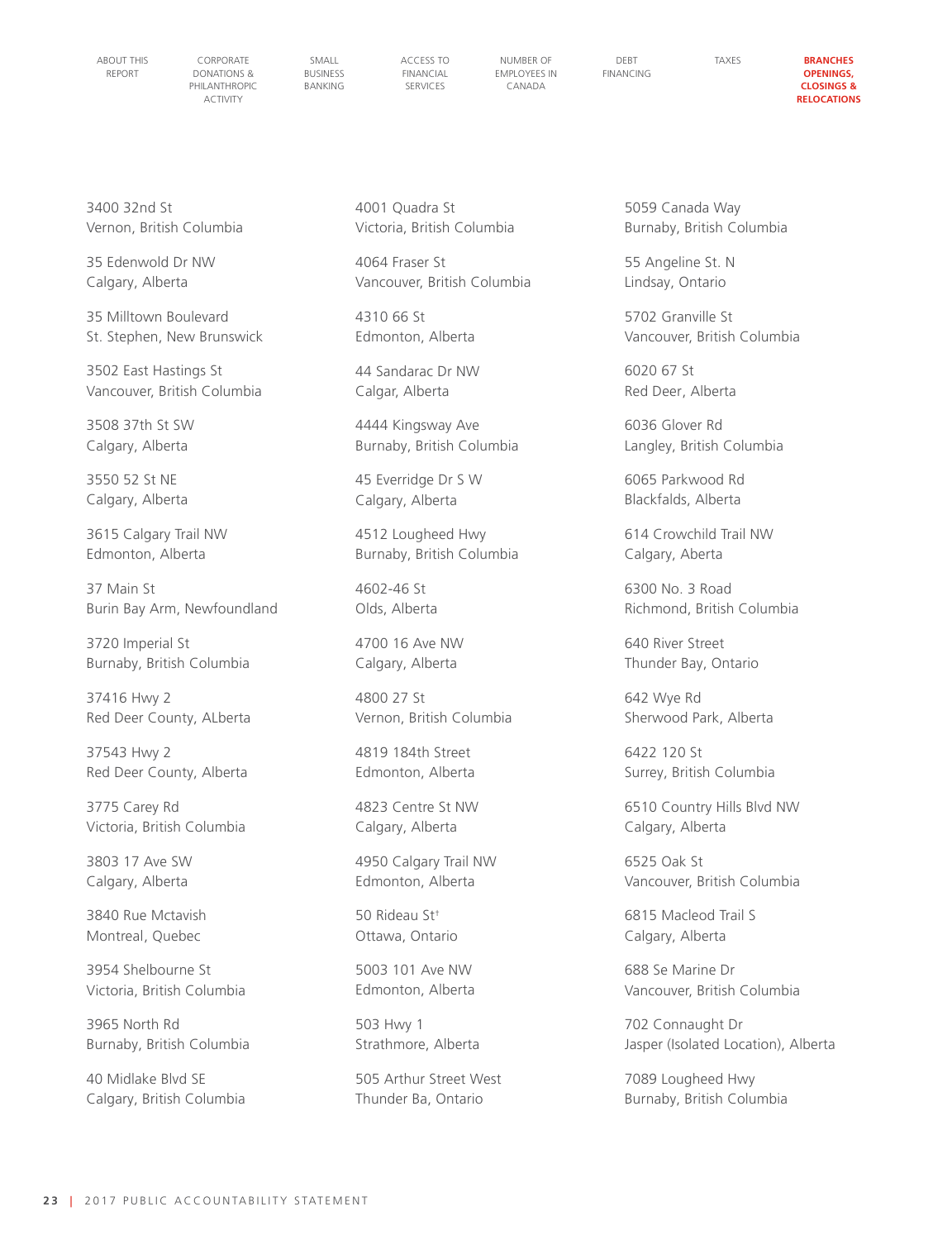[CORPORATE](#page-2-0)  [DONATIONS &](#page-2-0)  [PHILANTHROPIC](#page-2-0)  [ACTIVITY](#page-2-0)

[SMALL](#page-6-0) [BUSINESS](#page-6-0)  [BANKING](#page-6-0) [ACCESS TO](#page-8-0)  [FINANCIAL](#page-8-0)  [SERVICES](#page-8-0)

[NUMBER OF](#page-13-0)  [EMPLOYEES IN](#page-13-0)  [CANADA](#page-13-0)

[DEBT](#page-14-0)  [FINANCING](#page-14-0)

[TAXES](#page-17-0) **BRANCHES OPENINGS, CLOSINGS & RELOCATIONS**

7111 50 Ave Red DeerA, Alberta

7195 King George Blvd Surrey, British Columbia

7272 200th St Langley, British Columbia

736 6th Ave New Westminster, British Columbia

7680 Amber Dr Chilliwack (Outlier), British Columbia

780 6th St New Westminster, British Columbia

7908 Bowness Rd NW Calgary, British Columbia

7981 120 St Delta, British Columbia

7991 No 1 Rd Richmond, British Columbia

8080 Silver Springs Blvd NW Calgary, Alberta

817 19Th St NE Calgary, Alberta

900 Market St SE Airdrie, Alberta

901 64 Ave NE† Calgary, Alberta

904 64 Ave NW Calgary, Alberta

906 111 St NW Edmonton, Alberta

9100 Westminster Hwy Richmond, British Columbia

915 W Columbia St Kamloops, British Columbia 9515 149 St Edmonton, Alberta

955 Craigflower Rd Victoria, British Columbia

960 Eglington Ave W† Toronto, Ontario

9628 153 Ave Edmonton, Alberta

9655 63 Ave Edmonton, Alberta

9817 101 St Fort Saskatchewan, Alberta

9835 Mcleod Trail SW Calgary, Alberta

9850 34 Ave NW Edmonton, Alberta

9884 82 Ave NW Edmonton, Alberta

99 Shawville Blvd SE Calgary, Alberta

Hwy 2 N Crossfield, Alberta

Unit 17 – 960 Brookdale Ave N Cornwall, Ontario

Unit 18 – 38 Place Du Commerce† Montreal, Quebec

Unit 5 – 4223 52 Ave Whitecourt, Alberta

Unit 910 – 7 Mahogany Plaza SE† Calgary, Alberta

Unit M325, 8882 – 170 Street NW† Edmonton, Alberta

### Net ABMs De-Installed\* in Fiscal 2017

100 Hwy 3† Hubbards, Nova Scotia

102 Main St. Melfort, Saskatchewan

1021 St Laurent Blvd Ottawa, Ontario

1151 Richmond St. London, Ontario

11650, Boulevard Pierrefonds Montreal, Quebec

119 Marsh Dr Quesnel, British Columbia

1220 Pembina Highway Winnipeg, Manitoba

131 Kennedy Rd N Brampton, Ontario

135 161 Main Street† Burin Bay Arm, Newfoundland

14104 Belmont Road Belmont, Ontairo

168 Wellington St. Kingston , Ontario

205, Rue Sherbrooke Ouest Montréal, Quebec

21 Elizabeth Avenue East† St. John's, Newfoundland

2220 5 Ave S† Lethbridge, Alberta

259 Richmond Street West Toronto, Ontario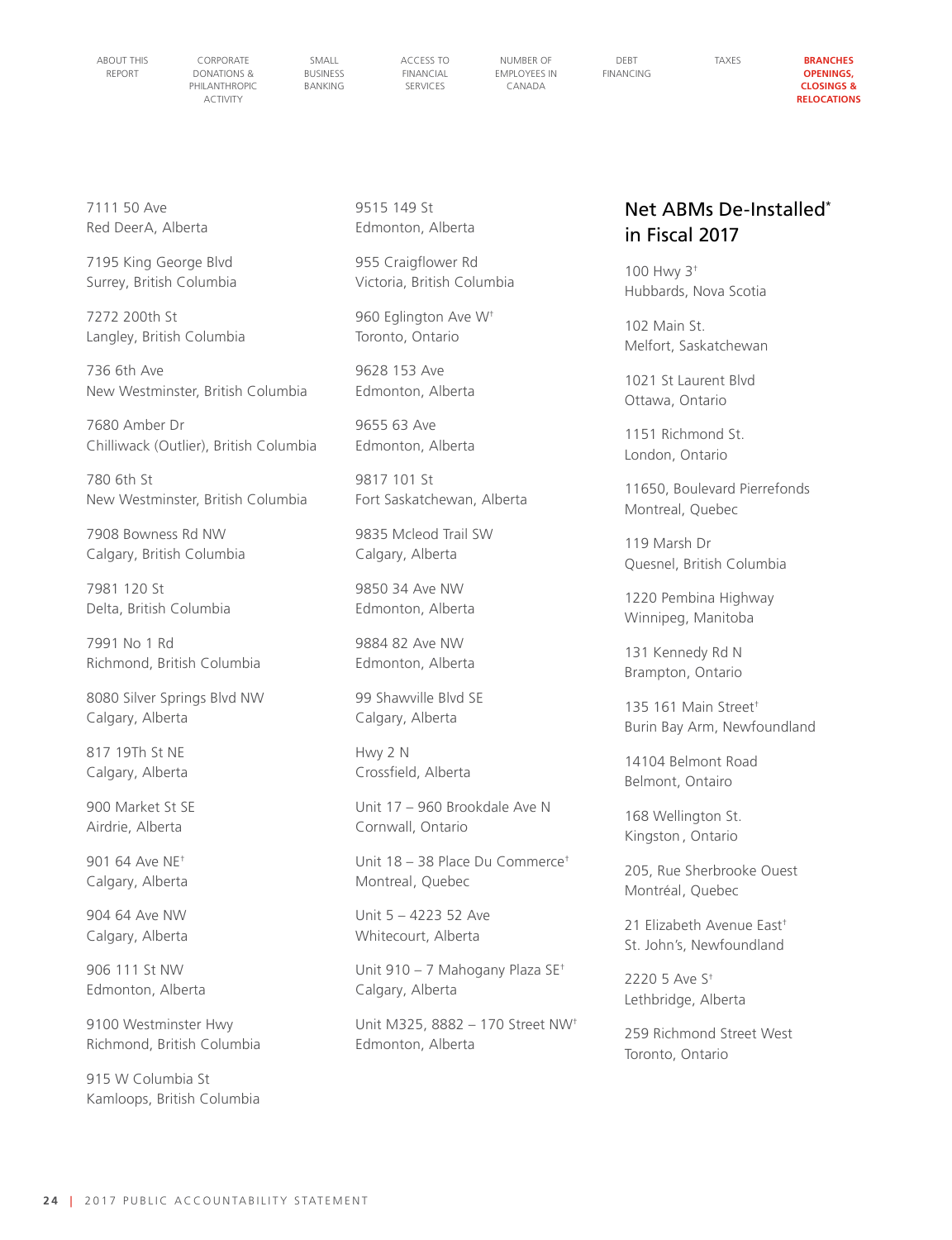[CORPORATE](#page-2-0)  [DONATIONS &](#page-2-0)  [PHILANTHROPIC](#page-2-0)  [ACTIVITY](#page-2-0)

[SMALL](#page-6-0) [BUSINESS](#page-6-0)  [BANKING](#page-6-0) [ACCESS TO](#page-8-0)  [FINANCIAL](#page-8-0)  [SERVICES](#page-8-0)

[NUMBER OF](#page-13-0)  [EMPLOYEES IN](#page-13-0)  [CANADA](#page-13-0)

[DEBT](#page-14-0)  [FINANCING](#page-14-0)

[TAXES](#page-17-0) **BRANCHES OPENINGS, CLOSINGS & RELOCATIONS**

2669 Douglas St† Victoria, British Columbia

2725 Boulevard Des Oiseaux Laval, Quebec

2892 3rd Ave Port Alberni, British Columbia

2930 Lonsdale Ave North Vancouver, British Columbia

3012 Brigden Road Brigden, Ontario

36 Avondale Blvd. † Brampton, Ontario

365 Main Street† Saint John, New Brunswick

3657, Rue De L'hetriere Quebec, Quebec

4001 East Hastings Burnaby, British Columbia

405 Circle Dr E† Saskatoon, Saskatchewan

420 Queen St† Chatham, Ontario 50 Cumberland Street Toronto, Ontario

5115 49th Street Whitecourt, Alberta

5116 Cordova Bay Rd Victoria, British Columbia

528 Waterloo St Winnipeg, Manitoba

54 Maple Valley Rd† Corner Brook, Newfoundland

5640 Spring Garden Road Halifax, Nova Scotia

5830 Chemin Chambly Longueuil, Quebec

5846 Drummond Rd Niagara Falls, Ontario

623 Corydon Ave Winnipeg, Manitoba

630 Upper James St Hamilton, Ontario

702-3Rd Ave South† Lethbridge, Alberta

800 King St W† Oshawa, Ontario

859 Eglinton Ave W Toronto, Ontario

8706 Macleod Trail† Calgary, Alberta

9 Killarney Ave† Winnipeg, Manitoba

949 St.Clair Ave W† Toronto, Ontario

P.O. Box 149 Maynooth, Ontario

Park Lot #33, Concession 16 Wilberforce, Ontario

Trans Canada Hwy 1A - Road 115 Albany, Prince Edward Island

Unit 300 - 606 Laurelwood Dr† Waterloo, Ontario

Data Source: Data from IMACs (Installs, Moves, Adds and Consolidations). The data was verified for accuracy by matching the data from IMACs (Installs, Moves, Adds and Consolidations) and MIS database, and was vetted with Production Support Maintenance, Application Maintenance & Operations (AM&O)\*\* New branch as a result of consolidation.

† Multiple ABMs de-installed in the same location.

\*\* The above information only captures net de-installations thus, if an ABM was installed and de-installed or visa versa in the same location during the fiscal year, that information is not included in the above reporting. Similarly if a location had three old ABMs de -installed and two new ABMs installed, the above report will only include the one net ABM de-installed.

\*\* Indicates an ABM de-installed in the fiscal year due to renovations etc, which the Bank intends to re-install in fiscal 2017.